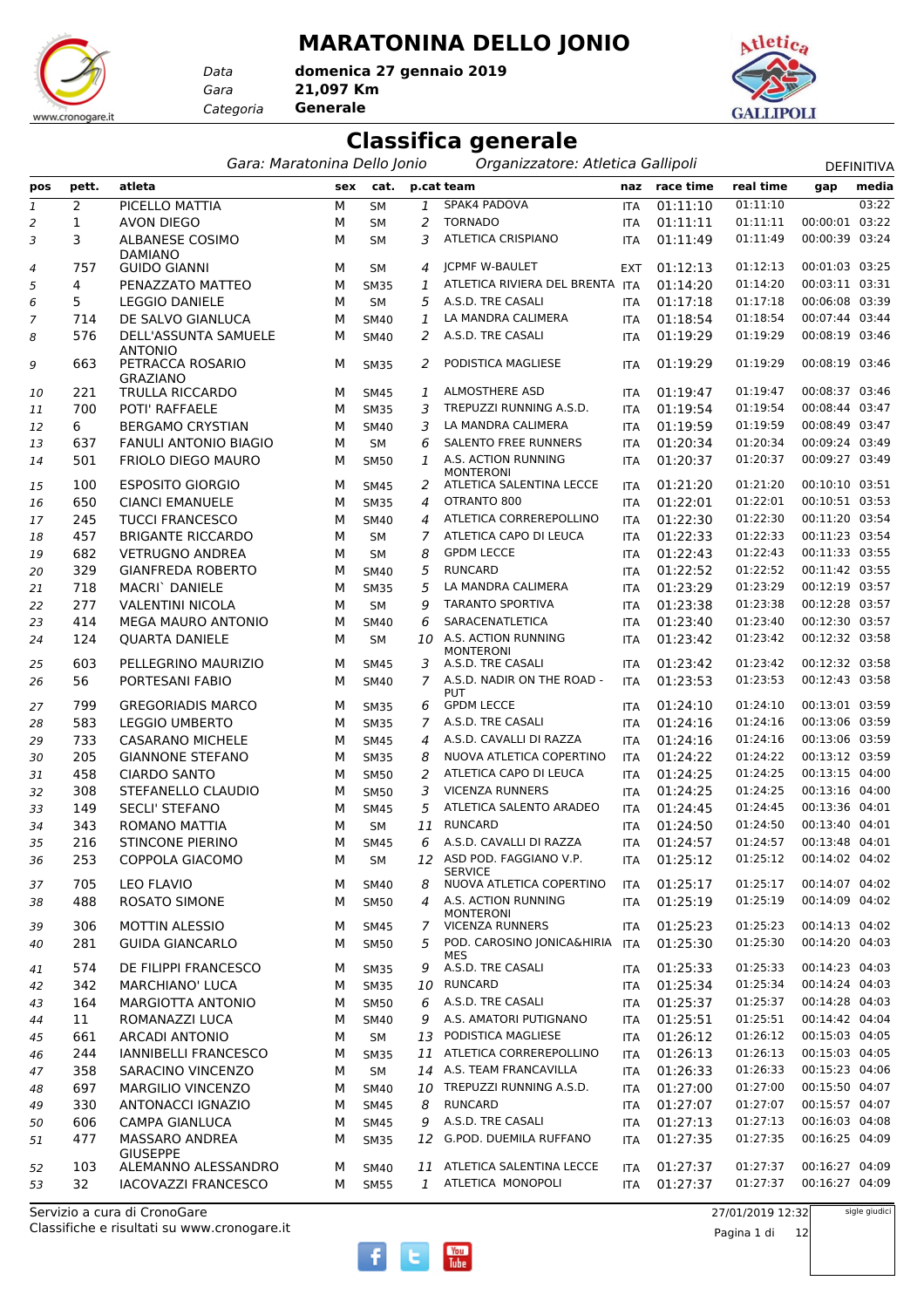|            |                |                                                             |        |                            |          | <b>Classifica generale</b>                          |                          |                      |                      |                                  |                   |
|------------|----------------|-------------------------------------------------------------|--------|----------------------------|----------|-----------------------------------------------------|--------------------------|----------------------|----------------------|----------------------------------|-------------------|
|            |                | Gara: Maratonina Dello Jonio                                |        |                            |          | Organizzatore: Atletica Gallipoli                   |                          |                      |                      |                                  | <b>DEFINITIVA</b> |
| pos        | pett.          | atleta                                                      | sex    | cat.                       |          | p.cat team                                          | naz                      | race time            | real time            | gap                              | media             |
| 54         | 438            | <b>TOMA PIERLUIGI</b>                                       | M      | <b>SM35</b>                | 13       | A.S. PODISTICA PARABITA                             | <b>ITA</b>               | 01:27:47             | 01:27:47             | 00:16:37                         | 04:09             |
| 55         | 243            | <b>FIGUNDIO ANTONIO</b>                                     | М      | <b>SM50</b>                | 7        | ATLETICA CORREREPOLLINO                             | <b>ITA</b>               | 01:28:23             | 01:28:23             | 00:17:13 04:11                   |                   |
| 56         | 82             | <b>GIGLIO LEANDRO</b>                                       | М      | <b>SM35</b>                | 14       | ATLETICA AMATORI BRINDISI                           | <b>ITA</b>               | 01:28:31             | 01:28:31             | 00:17:22 04:11                   |                   |
| 57         | 478            | PANICO LUCIANO                                              | М      | <b>SM45</b>                | 10       | <b>G.POD. DUEMILA RUFFANO</b>                       | <b>ITA</b>               | 01:28:34             | 01:28:34             | 00:17:24 04:11                   |                   |
| 58         | 287            | <b>DELFINI CASAVOLA</b>                                     | м      | <b>SM40</b>                |          | 12 MARTINA FRANCA RUNNING<br>A.S.D.                 | <b>ITA</b>               | 01:29:06             | 01:29:06             | 00:17:57 04:13                   |                   |
| 59         | 580            | <b>MICHELE</b><br><b>GIGANTE CESARE</b>                     | м      | <b>SM55</b>                | 2        | A.S.D. TRE CASALI                                   | <b>ITA</b>               | 01:29:10             | 01:29:10             | 00:18:00 04:13                   |                   |
| 60         | 33             | DAMBROSIO DONATO                                            | М      | <b>SM40</b>                | 13       | ATLETIC CLUB ALTAMURA                               | <b>ITA</b>               | 01:29:14             | 01:29:14             | 00:18:04 04:13                   |                   |
| 61         | 264            | CIACCIA ALESSANDRO                                          | М      | <b>SM35</b>                | 15       | <b>TARANTO SPORTIVA</b>                             | <b>ITA</b>               | 01:29:17             | 01:29:17             | 00:18:07 04:13                   |                   |
| 62         | 203            | DE VENTURA GIUSEPPE                                         | М      | <b>SM45</b>                | 11       | TREPUZZI RUNNING A.S.D.                             | <b>ITA</b>               | 01:29:19             | 01:29:19             | 00:18:09                         | 04:13             |
| 63         | 350            | <b>VALENTE SALVATORE</b>                                    | М      | <b>SM40</b>                | 14       | <b>RUNCARD</b>                                      | <b>ITA</b>               | 01:29:25             | 01:29:25             | 00:18:15 04:14                   |                   |
| 64         | 289            | MORRICELLA VITO                                             | М      | <b>SM40</b>                | 15       | MARTINA FRANCA RUNNING<br>A.S.D.                    | <b>ITA</b>               | 01:29:27             | 01:29:27             | 00:18:17 04:14                   |                   |
| 65         | 305            | <b>GIRON ROBERTO</b>                                        | м      | <b>SM50</b>                | 8        | <b>VICENZA RUNNERS</b>                              | <b>ITA</b>               | 01:29:40             | 01:29:40             | 00:18:30 04:14                   |                   |
| 66         | 371            | <b>GALATI ANTONIO</b>                                       | М      | <b>SM45</b>                | 12       | <b>CUS BERGAMO ATLETICA ASD</b>                     | <b>ITA</b>               | 01:29:41             | 01:29:41             | 00:18:32 04:15                   |                   |
| 67         | 357            | <b>GALEONE GIUSEPPE</b>                                     | М      | <b>SM45</b>                | 13       | A.S.D.FITNESS PODISTICA S.G.J.                      | <b>ITA</b>               | 01:29:44             | 01:29:44             | 00:18:34 04:15                   |                   |
| 68         | 491            | SPEDICATO DAVIDE                                            | М      | <b>SM35</b>                | 16       | A.S. ACTION RUNNING<br><b>MONTERONI</b>             | <b>ITA</b>               | 01:29:48             | 01:29:48             | 00:18:38 04:15                   |                   |
| 69         | 666            | <b>SCATIGNA LUCA</b>                                        | м      | <b>SM40</b>                | 16       | SALENTO IS RUNNING                                  | <b>ITA</b>               | 01:29:49             | 01:29:49             | 00:18:39 04:15                   |                   |
| 70         | 160            | RUSSO LUCA FERNANDO                                         | М      | <b>SM40</b>                |          | 17 A.S.D. TRE CASALI                                | <b>ITA</b>               | 01:29:52             | 01:29:52             | 00:18:43 04:15                   |                   |
| 71         | 612            | DE MORI CLAUDIO                                             | М      | SM60                       | 1        | A.S.D. TRE CASALI                                   | <b>ITA</b>               | 01:30:01             | 01:30:01             | 00:18:52 04:16                   |                   |
| 72         | 690            | ROSELLI FRANZI                                              | М      | <b>SM45</b>                | 14       | <b>GPDM LECCE</b>                                   | <b>ITA</b>               | 01:30:02             | 01:30:02             | 00:18:52 04:16                   |                   |
| 73         | 581            | <b>GIURGOLA ENRICO</b>                                      | М      | SM                         | 15       | A.S.D. TRE CASALI                                   | <b>ITA</b>               | 01:30:08             | 01:30:08             | 00:18:59 04:16                   |                   |
| 74         | 655            | <b>DONNO FABRIZIO</b>                                       | М      | <b>SM</b>                  | 16       | PODISTICA MAGLIESE                                  | <b>ITA</b>               | 01:30:10             | 01:30:10             | 00:19:00                         | 04:16             |
| 75         | 481            | <b>BUONFRATE MATTEO</b>                                     | м      | <b>SM35</b>                |          | 17 A.S. ACTION RUNNING<br>MONTERONI                 | <b>ITA</b>               | 01:30:21             | 01:30:21             | 00:19:11 04:16                   |                   |
| 76         | 524            | <b>ZAURITO LUIGI</b>                                        | м      | <b>SM45</b>                |          | 15 ABACUS VILLA BALDASSARRI                         | <b>ITA</b>               | 01:30:25             | 01:30:25             | 00:19:15 04:17                   |                   |
| 77         | 204            | <b>MILONE ANTONIO</b>                                       | м      | <b>SM40</b>                | 18       | TREPUZZI RUNNING A.S.D.                             | <b>ITA</b>               | 01:30:26             | 01:30:26             | 00:19:16 04:17                   |                   |
| 78         | 720            | CANDIDO ANTONIO                                             | М      | <b>SM45</b>                | 16       | LA MANDRA CALIMERA                                  | <b>ITA</b>               | 01:30:29             | 01:30:29             | 00:19:19 04:17                   |                   |
| 79         | 505            | <b>SCALINCI LUIGI</b>                                       | М      | <b>SM50</b>                | 9        | <b>ATLETICA SURBO</b>                               | <b>ITA</b>               | 01:30:29             | 01:30:29             | 00:19:20 04:17                   |                   |
| 80         | 411            | <b>GRECO GIOVANNI</b>                                       | м      | <b>SM50</b>                | 10       | SARACENATLETICA                                     | <b>ITA</b>               | 01:30:32             | 01:30:32             | 00:19:22 04:17                   |                   |
| 81         | 400            | <b>MARIANO IVANOE</b>                                       | М      | <b>SM45</b>                | 17       | <b>CLUB CORRERE GALATINA</b>                        | <b>ITA</b>               | 01:30:35             | 01:30:35             | 00:19:25 04:17                   |                   |
| 82         | 573            | D'AVERSA DAMIANO                                            | М      | <b>SM60</b>                | 2        | A.S.D. TRE CASALI                                   | <b>ITA</b>               | 01:30:41             | 01:30:41             | 00:19:32 04:17                   |                   |
| 83         | 98             | <b>CHIARELLI FRANCESCO</b>                                  | м      | <b>SM35</b>                | 18       | <b>SLOW RUNNING</b>                                 | <b>ITA</b>               | 01:30:45             | 01:30:45<br>01:30:46 | 00:19:35 04:18<br>00:19:36 04:18 |                   |
| 84         | $\overline{7}$ | <b>GRECO PAMELA</b><br><b>CONSENTI COSIMO</b>               | F      | <b>SF45</b>                | 1        | SARACENATLETICA<br>ATLETICA AMATORI BRINDISI        | <b>ITA</b>               | 01:30:46<br>01:30:52 | 01:30:52             | 00:19:43 04:18                   |                   |
| 85         | 80<br>68       | <b>VENTIMIGLIA CARMELO</b>                                  | М      | <b>SM</b>                  | 17       | <b>GIOIA RUNNING A.S.D.</b>                         | <b>ITA</b>               | 01:30:59             | 01:30:59             | 00:19:50 04:18                   |                   |
| 86<br>87   | 191            | <b>MARGIOTTA CASALUCI</b>                                   | м<br>м | <b>SM50</b><br><b>SM45</b> | 11<br>18 | A.S.D. ATLETICA GALATEA                             | <b>ITA</b>               | 01:31:09             | 01:31:09             | 00:19:59 04:19                   |                   |
|            |                | <b>DAVIDE</b>                                               |        |                            |          |                                                     |                          |                      |                      |                                  |                   |
| 88         | 406            | <b>CASTO GIOVANNI</b>                                       | М      | <b>SM50</b>                |          | 12 SARACENATLETICA                                  | ITA                      | 01:31:16             | 01:31:16             | 00:20:07 04:19                   |                   |
| 89         | 487            | <b>DELLA ROCCA</b>                                          | М      | <b>SM50</b>                |          | 13 A.S. ACTION RUNNING<br><b>MONTERONI</b>          | <b>ITA</b>               | 01:31:29             | 01:31:29             | 00:20:19 04:20                   |                   |
| 90         | 201            | MASSIMILIANO<br>ROSATO PAOLO                                | М      | <b>SM35</b>                |          | 19 ASD N.E.S.T.                                     | <b>ITA</b>               | 01:31:41             | 01:31:41             | 00:20:31 04:20                   |                   |
| 91         | 463            | <b>MARTELLA GIORGIO</b>                                     | М      | <b>SM45</b>                |          | 19 ATLETICA CAPO DI LEUCA                           | <b>ITA</b>               | 01:32:00             | 01:32:00             | 00:20:50 04:21                   |                   |
| 92         | 93             | CERVELLERA DAVIDE                                           | м      | SM                         | 18       | <b>OSTUNI RUNNER'S</b>                              | <b>ITA</b>               | 01:32:01             | 01:32:01             | 00:20:52 04:21                   |                   |
| 93         | 734            | <b>GALATI FRANCESCO</b>                                     | М      | <b>SM40</b>                |          | 19 A.S.D. CAVALLI DI RAZZA                          | <b>ITA</b>               | 01:32:02             | 01:32:02             | 00:20:52 04:21                   |                   |
| 94         | 648            | <b>SANTO LUCIO</b>                                          | м      | <b>SM55</b>                | 3        | OTRANTO 800                                         | <b>ITA</b>               | 01:32:03             | 01:32:03             | 00:20:54 04:21                   |                   |
| 95         | 426            | <b>BATTAGLINI ALESSANDRO</b>                                | М      | <b>SM50</b>                | 14       | S.S. A.V.I.S. SPORT NOVOLI                          | <b>ITA</b>               | 01:32:09             | 01:32:09             | 00:20:59 04:22                   |                   |
| 96         | 617            | D'ALESSANDRO VITTORIO                                       | М      | <b>SM40</b>                |          | 20 A.S.D. P.U.C. SALENTO                            | <b>ITA</b>               | 01:32:17             | 01:32:17             | 00:21:07 04:22                   |                   |
| 97         | 616            | D'ALESSANDRO DAVIDE                                         | м      | <b>SM</b>                  |          | 19 A.S.D. P.U.C. SALENTO                            | <b>ITA</b>               | 01:32:17             | 01:32:17             | 00:21:07 04:22                   |                   |
| 98         | 391            | PALUMBO GIUSEPPE                                            | М      | <b>SM45</b>                |          | 20 CLUB CORRERE GALATINA                            | <b>ITA</b>               | 01:32:20             | 01:32:20             | 00:21:11 04:22                   |                   |
| 99         | 303            | <b>BAZZI GABRIELE</b>                                       | М      | <b>SM50</b>                |          | 15 VICENZA RUNNERS                                  | <b>ITA</b>               | 01:32:24             | 01:32:24             | 00:21:14 04:22                   |                   |
| 100        | 528            | EPISCOPO SALVATORE                                          | М      | <b>SM50</b>                |          | 16 A.S. PODISTICA TUGLIE                            | <b>ITA</b>               | 01:32:27             | 01:32:27             | 00:21:17 04:22                   |                   |
| 101        | 57             | TORRES VITO ANTONIO                                         | М      | <b>SM35</b>                |          | 20 A.S.D. NADIR ON THE ROAD -<br>PUT                | ITA                      | 01:32:41             | 01:32:41             | 00:21:31 04:23                   |                   |
| 102        | 271            | <b>GENTILE MARCO EGIDIO</b>                                 | м      | <b>SM50</b>                |          | 17 TARANTO SPORTIVA                                 | <b>ITA</b>               | 01:32:41             | 01:32:41             | 00:21:31 04:23                   |                   |
| 103        | 641            | <b>GERARDI LUIGI</b>                                        | М      | <b>SM60</b>                | 3        | AMATORI CASTRIGNANO DE'<br>GRECI                    | <b>ITA</b>               | 01:32:42             | 01:32:42             | 00:21:33 04:23                   |                   |
| 104        | 207            | RAGANATO ROBERTO                                            | м      | <b>SM35</b>                |          | 21 NUOVA ATLETICA COPERTINO                         | <b>ITA</b>               | 01:32:44             | 01:32:44             | 00:21:34 04:23                   |                   |
| 105        | 284            | <b>DIMAGGIO DANTE</b>                                       | м      | <b>SM45</b>                | 21       | POD. CAROSINO JONICA&HIRIA<br>MES                   | ITA                      | 01:32:47             | 01:32:47             | 00:21:37 04:23                   |                   |
| 106        | 413            | <b>MARZO LUCIANO</b>                                        | м      | <b>SM40</b>                |          | 21 SARACENATLETICA                                  | ITA                      | 01:32:52             | 01:32:52             | 00:21:42 04:24                   |                   |
| 107        | 518            | <b>GRECO MASSIMILIANO</b>                                   | М      | SM40                       |          | 22 ABACUS VILLA BALDASSARRI                         | <b>ITA</b>               | 01:32:54             | 01:32:54             | 00:21:44 04:24                   |                   |
| 108        | 742            | <b>LEONE GIOVANNI</b>                                       | М      | <b>SM40</b>                |          | 23 A.S.D. CAVALLI DI RAZZA                          | <b>ITA</b>               | 01:32:55             | 01:32:55             | 00:21:45 04:24                   |                   |
| 109        | 132            | APRILE ARMANDO                                              | М      | <b>SM50</b>                | 18       | <b>ATLETICA SURBO</b>                               | <b>ITA</b>               | 01:32:58             | 01:32:58             | 00:21:48 04:24                   |                   |
| 110<br>111 | 140<br>241     | ROSATO ANTONIO<br><b>GIUGLIANO EMILIO</b><br><b>GERARDO</b> | М<br>М | <b>SM40</b><br><b>SM50</b> | 24       | PODISTICA COPERTINO<br>19 PODISTICA AMATORI POTENZA | <b>ITA</b><br><b>ITA</b> | 01:32:58<br>01:33:05 | 01:32:58<br>01:33:05 | 00:21:49 04:24<br>00:21:55 04:24 |                   |

27/01/2019 12:32

Pagina 2 di 12

sigle giudici

 $f$   $t$   $\frac{V_{\text{out}}}{I_{\text{ube}}}$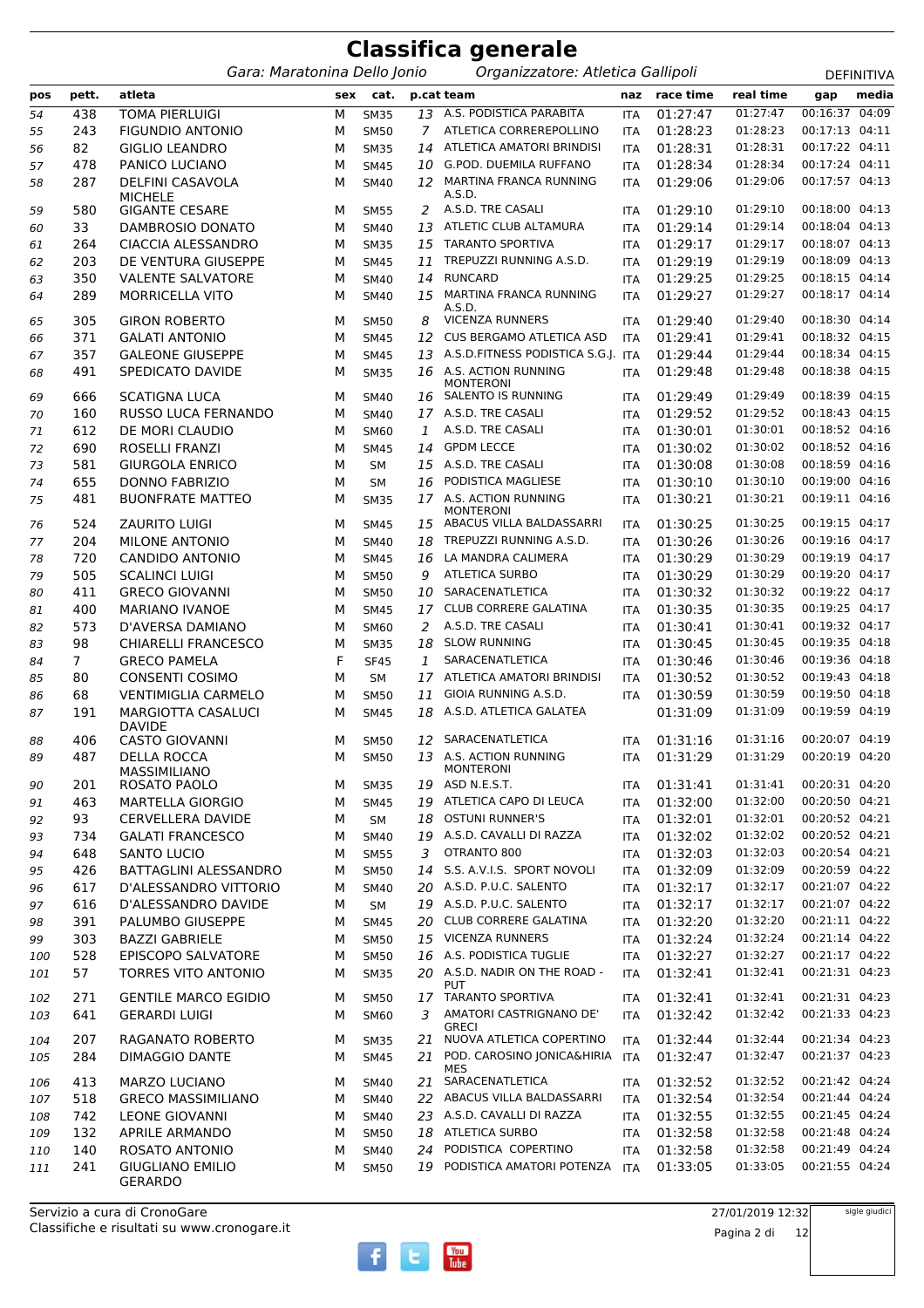|            | <b>Classifica generale</b> |                                                  |        |                            |              |                                                        |                          |                      |                      |                                  |                   |  |  |
|------------|----------------------------|--------------------------------------------------|--------|----------------------------|--------------|--------------------------------------------------------|--------------------------|----------------------|----------------------|----------------------------------|-------------------|--|--|
|            |                            | Gara: Maratonina Dello Jonio                     |        |                            |              | Organizzatore: Atletica Gallipoli                      |                          |                      |                      |                                  | <b>DEFINITIVA</b> |  |  |
| pos        | pett.                      | atleta                                           | sex    | cat.                       |              | p.cat team                                             | naz                      | race time            | real time            | gap                              | media             |  |  |
| 112        | 389                        | <b>MELE FRANCESCA</b>                            | F      | <b>SF35</b>                | $\mathbf{1}$ | CLUB CORRERE GALATINA                                  | <b>ITA</b>               | 01:33:11             | 01:33:11             | 00:22:02 04:25                   |                   |  |  |
| 113        | 28                         | ABBATANTUONO GAETANO                             | М      | <b>SM35</b>                | 22           | ATLETICA MONOPOLI                                      | <b>ITA</b>               | 01:33:13             | 01:33:13             | 00:22:03 04:25                   |                   |  |  |
| 114        | 136                        | ROLLO FERNANDO                                   | М      | <b>SM55</b>                | 4            | PODISTICA COPERTINO                                    | <b>ITA</b>               | 01:33:14             | 01:33:14             | 00:22:04 04:25                   |                   |  |  |
| 115        | 460                        | <b>ESPOSITO MARCELLO</b>                         | M      | <b>SM45</b>                | 22           | ATLETICA CAPO DI LEUCA                                 | ITA                      | 01:33:15             | 01:33:15             | 00:22:05 04:25                   |                   |  |  |
| 116        | 515                        | <b>BARDI STEFANO</b>                             | М      | <b>SM40</b>                | 25           | ABACUS VILLA BALDASSARRI                               | ITA                      | 01:33:17             | 01:33:17             | 00:22:07 04:25                   |                   |  |  |
| 117        | 38                         | CHIANTERA PASQUALE                               | М      | <b>SM40</b>                | 26           | A.S. ATLETICA POLIGNANO                                | <b>ITA</b>               | 01:33:28             | 01:33:28             | 00:22:19 04:25                   |                   |  |  |
| 118        | 156                        | <b>GIGANTE GIANCARLO</b>                         | M      | <b>SM50</b>                |              | 20 A.S.D. TRE CASALI                                   | <b>ITA</b>               | 01:33:35             | 01:33:35             | 00:22:25 04:26                   |                   |  |  |
| 119        | 14                         | LATERZA MARIO                                    | M      | <b>SM45</b>                |              | 23 A.S. AMATORI PUTIGNANO                              | ITA                      | 01:33:38             | 01:33:38             | 00:22:28 04:26                   |                   |  |  |
| 120        | 314                        | LONGINI COSIMO                                   | M      | SM40                       |              | 27 RUNCARD                                             | <b>ITA</b>               | 01:33:39             | 01:33:39             | 00:22:30 04:26                   |                   |  |  |
| 121        | 230                        | <b>MACCHIA FRANCESCO</b>                         | M      | <b>SM55</b>                | 5            | LUCANI FREE RUNNERS                                    | <b>ITA</b>               | 01:33:44             | 01:33:44             | 00:22:35 04:26                   |                   |  |  |
| 122        | 556                        | <b>UGOLINI LUIGINO</b>                           | М      | <b>SM50</b>                | 21           | A.S.D. PODISTICA SOLETUM                               | ITA                      | 01:33:52             | 01:33:52             | 00:22:42 04:26                   |                   |  |  |
| 123        | 290                        | POLIZIO MAIKOL                                   | М      | <b>SM</b>                  | 20           | MARTINA FRANCA RUNNING<br>A.S.D.                       | ITA                      | 01:33:57             | 01:33:57             | 00:22:47 04:27                   |                   |  |  |
| 124        | 448                        | <b>MELE VIVIANA</b>                              | F      | <b>SF40</b>                | 1            | ATL. AMATORI CORIGLIANO                                | <b>ITA</b>               | 01:33:57             | 01:33:57             | 00:22:48 04:27                   |                   |  |  |
| 125        | 355                        | <b>MITIDIERI GIUSEPPE</b>                        | M      | <b>SM55</b>                | 6            | ATLETICA CORREREPOLLINO                                | <b>ITA</b>               | 01:34:04             | 01:34:04             | 00:22:54 04:27                   |                   |  |  |
| 126        | 372                        | <b>BUSCICCHIO GABRIELE</b>                       | М      | <b>SM40</b>                | 28           | A.S.D. GRECIA SALENTINA                                | ITA                      | 01:34:09             | 01:34:09             | 00:22:59 04:27                   |                   |  |  |
| 127        | 597                        | <b>SIRENA GIANCARLO</b>                          | М      | <b>SM40</b>                | 29           | A.S.D. TRE CASALI                                      | <b>ITA</b>               | 01:34:19             | 01:34:19             | 00:23:09 04:28                   |                   |  |  |
| 128        | 480                        | MERAGLIA ALESSANDRO                              | М      | <b>SM40</b>                | 30           | <b>G.POD. DUEMILA RUFFANO</b>                          | <b>ITA</b>               | 01:34:24             | 01:34:24             | 00:23:15 04:28                   |                   |  |  |
| 129        | 572                        | <b>CORONEO ROBERTO</b>                           | M      | <b>SM45</b>                |              | 24 A.S.D. TRE CASALI                                   | <b>ITA</b>               | 01:34:27             | 01:34:27             | 00:23:18 04:28                   |                   |  |  |
| 130        | 689                        | <b>TRAMACERE ANTONIO</b>                         | M      | <b>SM55</b>                | 7            | <b>GPDM LECCE</b>                                      | <b>ITA</b>               | 01:34:29             | 01:34:29             | 00:23:19 04:28                   |                   |  |  |
| 131        | 315                        | <b>VERGARI ALESSANDRO</b>                        | М      | <b>SM</b>                  | 21           | <b>RUNCARD</b>                                         | <b>ITA</b>               | 01:34:35             | 01:34:35             | 00:23:25 04:28                   |                   |  |  |
| 132        | 395                        | DE MATTEIS FABIO                                 | M      | <b>SM50</b>                | 22           | <b>CLUB CORRERE GALATINA</b>                           | <b>ITA</b>               | 01:34:37             | 01:34:37             | 00:23:27 04:29                   |                   |  |  |
| 133        | 102                        | <b>ALBANESE EMANUELE</b>                         | М      | <b>SM35</b>                | 23           | ATLETICA SALENTINA LECCE                               | <b>ITA</b>               | 01:34:42             | 01:34:42             | 00:23:32 04:29                   |                   |  |  |
| 134        | 147                        | <b>GABALLO MATTEO</b>                            | М      | <b>SM</b>                  | 22           | ATLETICA SALENTO ARADEO                                | <b>ITA</b>               | 01:34:43             | 01:34:43             | 00:23:33 04:29                   |                   |  |  |
| 135        | 77                         | <b>SERGI GELSOMINO</b>                           | М      | <b>SM40</b>                |              | 31 ATL. GNARRO JET MATTEI                              | <b>ITA</b>               | 01:34:45             | 01:34:45             | 00:23:35 04:29                   |                   |  |  |
| 136<br>137 | 579<br>643                 | <b>GIANFREDA MASSIMO</b><br><b>MARZO ACHILLE</b> | M<br>М | <b>SM40</b><br><b>SM40</b> | 32<br>33     | A.S.D. TRE CASALI<br>AMATORI CASTRIGNANO DE'           | <b>ITA</b><br><b>ITA</b> | 01:34:50<br>01:34:51 | 01:34:50<br>01:34:51 | 00:23:40 04:29<br>00:23:41 04:29 |                   |  |  |
|            |                            |                                                  |        |                            |              | <b>GRECI</b>                                           |                          |                      |                      |                                  |                   |  |  |
| 138<br>139 | 717<br>730                 | LEONE EDOARDO<br><b>FIORENTINO ORESTE</b>        | м<br>М | <b>SM45</b><br><b>SM40</b> | 25           | LA MANDRA CALIMERA<br>34 A.S.D. CURSORES               | <b>ITA</b><br><b>ITA</b> | 01:34:56<br>01:34:56 | 01:34:56<br>01:34:56 | 00:23:46 04:29<br>00:23:46 04:29 |                   |  |  |
|            |                            | <b>GABRIELE</b>                                  |        |                            |              | A.S. AMATORI PUTIGNANO                                 |                          |                      |                      |                                  |                   |  |  |
| 140        | 12                         | DALENA DOMENICO                                  | М      | <b>SM50</b>                | 23           |                                                        | <b>ITA</b>               | 01:34:58             | 01:34:58             | 00:23:48 04:30<br>00:23:52 04:30 |                   |  |  |
| 141        | 613                        | D'ELIA FRANCESCO                                 | M      | <b>SM50</b>                |              | 24 A.S.D. TRE CASALI                                   | <b>ITA</b>               | 01:35:02             | 01:35:02             | 00:24:09 04:31                   |                   |  |  |
| 142        | 514                        | <b>CONTE ANDREA</b>                              | M      | <b>SM40</b>                | 35           | <b>ATLETICA SURBO</b>                                  | <b>ITA</b>               | 01:35:18             | 01:35:18<br>01:35:20 | 00:24:10 04:31                   |                   |  |  |
| 143        | 696                        | <b>CARETTO SALVATORE</b>                         | М      | SM60                       | 4            | TREPUZZI RUNNING A.S.D.                                | <b>ITA</b>               | 01:35:20<br>01:35:23 | 01:35:23             | 00:24:13 04:31                   |                   |  |  |
| 144        | 432                        | <b>VINCENTI FERNANDO</b>                         | м      | <b>SM55</b>                | 8            | S.S. A.V.I.S. SPORT NOVOLI                             | <b>ITA</b>               |                      | 01:35:23             | 00:24:13 04:31                   |                   |  |  |
| 145        | 168                        | <b>MATTEI ARMANDO</b>                            | M      | <b>SM35</b>                | 24           | A.S.D. TRE CASALI<br>A.S.D. TRE CASALI                 | <b>ITA</b>               | 01:35:23             | 01:35:23             | 00:24:14 04:31                   |                   |  |  |
| 146        | 610                        | <b>MACCHIA FABIO</b><br>DE IACO ANTONIO          | м<br>M | <b>SM55</b>                | 9            | 26 A.S.D. TRE CASALI                                   | <b>ITA</b>               | 01:35:23             | 01:35:31             | 00:24:21 04:31                   |                   |  |  |
| 147        | 162                        |                                                  | F      | <b>SM45</b>                |              | SALENTO IS RUNNING                                     | ITA                      | 01:35:31<br>01:35:31 | 01:35:31             | 00:24:21 04:31                   |                   |  |  |
| 148        | 665<br>206                 | SCATIGNA ALESSANDRA                              |        | <b>SF45</b>                | 2            | 27 NUOVA ATLETICA COPERTINO                            | ITA                      |                      | 01:35:32             | 00:24:23 04:31                   |                   |  |  |
| 149        | 590                        | <b>NESTOLA IVAN</b><br><b>CONTE ALFREDO</b>      | М      | <b>SM45</b><br><b>SM50</b> |              | 25 A.S.D. TRE CASALI                                   | <b>ITA</b>               | 01:35:32<br>01:35:33 | 01:35:33             | 00:24:23 04:31                   |                   |  |  |
| 150        | 34                         | LOGRANO GIUSEPPE MARIA                           | М<br>м | <b>SM50</b>                |              | 26 ATLETIC CLUB ALTAMURA                               | ITA                      | 01:35:40             | 01:35:40             | 00:24:30 04:32                   |                   |  |  |
| 151        |                            | A                                                |        |                            |              | 36 IKKOS ATLETI TARANTO A.S.D.                         | ITA                      |                      | 01:35:42             | 00:24:33 04:32                   |                   |  |  |
| 152        | 360                        | <b>LOCRITANI LUIGI</b>                           | М      | <b>SM40</b>                |              | A.S.D. TRE CASALI                                      | <b>ITA</b>               | 01:35:42<br>01:35:48 | 01:35:48             | 00:24:38 04:32                   |                   |  |  |
| 153        | 588                        | MANCARELLA LUCIANO<br>PAPA GIUSEPPE              | М      | <b>SM45</b>                | 28           | 23 ASD N.E.S.T.                                        | ITA                      |                      | 01:35:57             | 00:24:47 04:32                   |                   |  |  |
| 154        | 195                        |                                                  | М      | SM                         |              | 10 G.S. ATHLOS MATERA                                  | ITA                      | 01:35:57             | 01:36:03             | 00:24:53 04:33                   |                   |  |  |
| 155        | 224                        | <b>MANGIERI FRANCESCO</b>                        | М<br>F | <b>SM55</b>                | 1            | A.S.D. TRE CASALI                                      | ITA                      | 01:36:03             | 01:36:05             | 00:24:55 04:33                   |                   |  |  |
| 156<br>157 | 163<br>319                 | <b>GRION MILENA</b><br>DEL SORDO GIUSEPPE        | М      | <b>SF50</b><br><b>SM50</b> |              | 27 RUNCARD                                             | <b>ITA</b><br>ITA        | 01:36:05<br>01:36:17 | 01:36:17             | 00:25:08 04:33                   |                   |  |  |
|            | 404                        | <b>ANTONIO</b><br><b>BACCA DONATO</b>            |        |                            |              | SARACENATLETICA                                        |                          | 01:36:24             | 01:36:24             | 00:25:14 04:34                   |                   |  |  |
| 158        |                            | <b>CENTONZE MARCO</b>                            | М      | <b>SM65</b>                | 1            | POD. FORMIGINESE                                       | <b>ITA</b>               | 01:36:34             | 01:36:34             | 00:25:25 04:34                   |                   |  |  |
| 159        | 223                        |                                                  | М      | <b>SM45</b>                | 29           | 5 A.S.D. TRE CASALI                                    | ITA                      | 01:36:37             | 01:36:37             | 00:25:27 04:34                   |                   |  |  |
| 160        | 598                        | SORRENTO MARCELLO                                | М      | SM60                       |              | RUNCARD                                                | ITA                      |                      | 01:36:39             | 00:25:30 04:34                   |                   |  |  |
| 161        | 317                        | <b>EPISCOPO GIORGIO</b>                          | М      | <b>SM50</b>                | 28           | A.S. ATLET. TAVIANO 97 ONLUS ITA                       | ITA                      | 01:36:39             | 01:36:46             | 00:25:36 04:35                   |                   |  |  |
| 162        | 466                        | <b>FERRARESE LORENZO</b><br><b>EGIDIO</b>        | М      | <b>SM50</b>                | 29           |                                                        |                          | 01:36:46             |                      |                                  |                   |  |  |
| 163        | 84                         | DEVICENTI CLAUDIO                                | М      | <b>SM45</b>                |              | 30 GYMNASIUM S. PANCRAZIO                              | <b>ITA</b>               | 01:36:49             | 01:36:49             | 00:25:40 04:35                   |                   |  |  |
| 164        | 8                          | PUMMER EMOKE CSILLA                              | F      | SF                         | 1            | FREE RUNNERS MOLFETTA                                  | <b>EXT</b>               | 01:36:51             | 01:36:51             | 00:25:41 04:35                   |                   |  |  |
| 165        | 265                        | <b>BARBATO ANTONIO</b>                           | М      | <b>SM50</b>                |              | 30 TARANTO SPORTIVA                                    | ITA                      | 01:37:05             | 01:37:05             | 00:25:55 04:36                   |                   |  |  |
| 166        | 62                         | <b>GRANDIERI LUCIANO</b>                         | М      | <b>SM35</b>                | 25           | GIOIA RUNNING A.S.D.                                   | ITA                      | 01:37:06             | 01:37:06             | 00:25:57 04:36                   |                   |  |  |
| 167        | 13                         | DAPRILE VITO SILVANO                             | М      | SM40                       |              | 37 A.S. AMATORI PUTIGNANO                              | ITA                      | 01:37:08             | 01:37:08             | 00:25:58 04:36                   |                   |  |  |
| 168        | 638                        | <b>FUSARO MARCO</b>                              | М      | SM40                       |              | 38 SALENTO FREE RUNNERS                                | ITA                      | 01:37:10             | 01:37:10             | 00:26:00 04:36                   |                   |  |  |
| 169        | 407                        | COLAZZO DONATO GRAZIO                            | М      | <b>SM55</b>                | 11           | SARACENATLETICA                                        | ITA                      | 01:37:11             | 01:37:11             | 00:26:01 04:36                   |                   |  |  |
| 170<br>171 | 55<br>527                  | LOSITO VITO<br><b>TEDESCO GERARDO</b>            | М<br>М | <b>SM45</b><br>SM60        | 31<br>6      | RUNNING PEOPLE NOICATTARO ITA<br>A.S. PODISTICA TUGLIE | ITA                      | 01:37:16<br>01:37:20 | 01:37:16<br>01:37:20 | 00:26:06 04:36<br>00:26:10 04:36 |                   |  |  |
|            |                            |                                                  |        |                            |              |                                                        |                          |                      |                      |                                  |                   |  |  |

27/01/2019 12:32

Pagina 3 di 12

sigle giudici

 $\mathbf{E}$  $\begin{bmatrix}\n\text{You} \\
\text{Iube}\n\end{bmatrix}$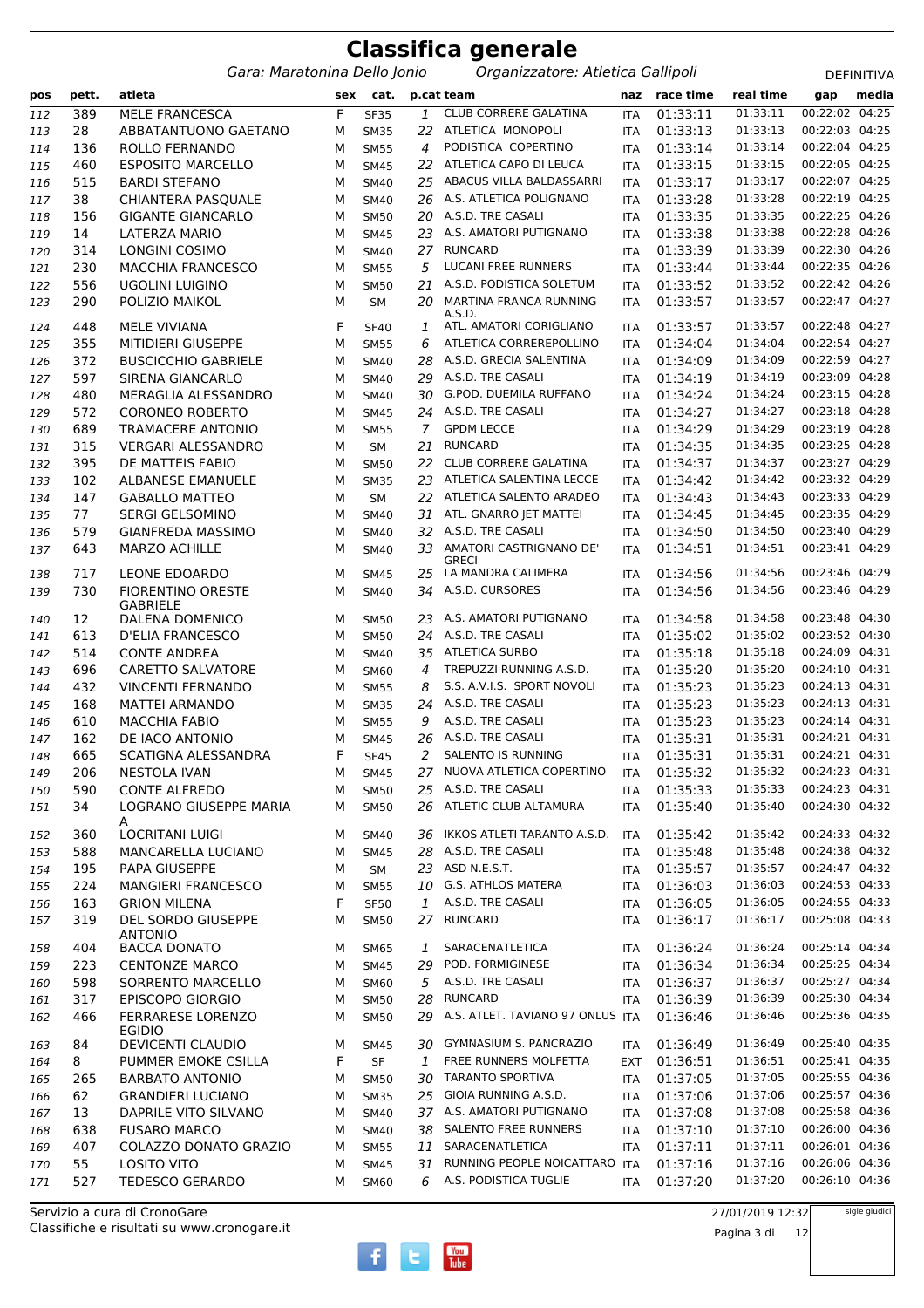|            |            |                                            |        |                     |    | <b>Classifica generale</b>                            |                          |                      |                      |                                  |                   |
|------------|------------|--------------------------------------------|--------|---------------------|----|-------------------------------------------------------|--------------------------|----------------------|----------------------|----------------------------------|-------------------|
|            |            | Gara: Maratonina Dello Jonio               |        |                     |    | Organizzatore: Atletica Gallipoli                     |                          |                      |                      |                                  | <b>DEFINITIVA</b> |
| pos        | pett.      | atleta                                     | sex    | cat.                |    | p.cat team                                            | naz                      | race time            | real time            | gap                              | media             |
| 172        | 677        | TRINCHERA ANTONIO                          | М      | <b>SM35</b>         | 26 | <b>GPDM LECCE</b>                                     | <b>ITA</b>               | 01:37:22             | 01:37:22             | 00:26:12 04:36                   |                   |
| 173        | 629        | ROSANO GIANLUIGI                           | M      | <b>SM55</b>         |    | 12 A.S.D. P.U.C. SALENTO                              | ITA                      | 01:37:29             | 01:37:29             | 00:26:19 04:37                   |                   |
| 174        | 334        | <b>TAURINO MARCO</b>                       | M      | SM40                | 39 | <b>RUNCARD</b>                                        | ITA                      | 01:37:30             | 01:37:30             | 00:26:20 04:37                   |                   |
| 175        | 447        | DONNO VALERIO                              | М      | <b>SM50</b>         | 31 | ATL. AMATORI CORIGLIANO                               | ITA                      | 01:37:38             | 01:37:38             | 00:26:28 04:37                   |                   |
| 176        | 307        | SAUGO ANDREA                               | М      | <b>SM40</b>         | 40 | <b>VICENZA RUNNERS</b>                                | ITA                      | 01:37:40             | 01:37:40             | 00:26:30 04:37                   |                   |
| 177        | 686        | <b>PULITO PIETRO</b>                       | M      | <b>SM60</b>         | 7  | <b>GPDM LECCE</b>                                     | ITA                      | 01:37:43             | 01:37:43             | 00:26:33 04:37                   |                   |
| 178        | 35         | <b>GENCO GIANBATTISTA</b>                  | M      | <b>SM60</b>         | 8  | PODISTICA ALBEROBELLO<br>A.S.D.                       | ITA                      | 01:37:44             | 01:37:44             | 00:26:35 04:37                   |                   |
| 179        | 412        | <b>MARZANO RAFFAELE</b>                    | M      | <b>SM40</b>         | 41 | SARACENATLETICA                                       | ITA                      | 01:37:45             | 01:37:45             | 00:26:35 04:37                   |                   |
| 180        | 336        | <b>MARITATI GIACOMO</b>                    | M      | <b>SM55</b>         | 13 | <b>RUNCARD</b>                                        | <b>ITA</b>               | 01:37:47             | 01:37:47             | 00:26:37 04:38                   |                   |
| 181        | 254        | <b>CARUSO MASSIMO</b>                      | М      | <b>SM50</b>         |    | 32 ASD POD. FAGGIANO V.P.<br><b>SERVICE</b>           | ITA                      | 01:37:51             | 01:37:51             | 00:26:42 04:38                   |                   |
| 182        | 716        | <b>GNONI PASQUALE</b>                      | M      | <b>SM40</b>         |    | 42 LA MANDRA CALIMERA                                 | <b>ITA</b>               | 01:37:52             | 01:37:52             | 00:26:43 04:38                   |                   |
| 183        | 101        | SANTORO GIUSEPPE                           | M      | SM60                | 9  | ATLETICA SALENTINA LECCE                              | <b>ITA</b>               | 01:37:53             | 01:37:53             | 00:26:43 04:38                   |                   |
| 184        | 469        | <b>MENGOLI ROSARIO</b>                     | M      | <b>SM50</b>         | 33 | A.S. ATLET. TAVIANO 97 ONLUS ITA                      |                          | 01:37:58             | 01:37:58             | 00:26:48 04:38                   |                   |
| 185        | 43         | <b>MARINELLI ORAZIO</b><br><b>GRAZIANO</b> | M      | <b>SM35</b>         | 27 | AVIS IN CORSA CONVERSANO                              | <b>ITA</b>               | 01:38:01             | 01:38:01             | 00:26:51 04:38                   |                   |
| 186        | 282        | PADULA MASSIMILIANO                        | M      | <b>SM40</b>         | 43 | POD. CAROSINO JONICA&HIRIA<br>MES                     | ITA                      | 01:38:02             | 01:38:02             | 00:26:52 04:38                   |                   |
| 187        | 462        | <b>MARTELLA BIAGIO</b>                     | м      | <b>SM50</b>         | 34 | ATLETICA CAPO DI LEUCA                                | ITA                      | 01:38:02             | 01:38:02             | 00:26:53 04:38                   |                   |
| 188        | 517        | <b>FEDELE ARTURO</b>                       | M      | SM60                | 10 | ABACUS VILLA BALDASSARRI                              | <b>ITA</b>               | 01:38:07             | 01:38:07             | 00:26:57 04:39                   |                   |
| 189        | 624        | <b>MUSIO FRANCESCO</b>                     | M      | <b>SM45</b>         |    | 32 A.S.D. P.U.C. SALENTO                              | <b>ITA</b>               | 01:38:10             | 01:38:10             | 00:27:01 04:39                   |                   |
| 190        | 393        | RAFFAELE GIANLUCA                          | M      | <b>SM40</b>         | 44 | CLUB CORRERE GALATINA                                 | ITA                      | 01:38:20             | 01:38:20             | 00:27:10 04:39                   |                   |
| 191        | 154        | CALOGIURI FRANCESCO                        | M      | <b>SM</b>           | 24 | A.S.D. TRE CASALI                                     | ITA                      | 01:38:28             | 01:38:28             | 00:27:18 04:40                   |                   |
| 192        | 565        | <b>GRASSO LUIGI</b>                        | М      | <b>SM55</b>         | 14 | POLISPORTIVA BPP                                      | ITA                      | 01:38:34             | 01:38:34             | 00:27:25 04:40                   |                   |
| 193        | 639        | <b>AMATO DONATO</b>                        | M      | <b>SM55</b>         | 15 | AMATORI CASTRIGNANO DE'<br><b>GRECI</b>               | ITA                      | 01:38:35             | 01:38:35             | 00:27:26 04:40                   |                   |
| 194        | 165        | <b>SCARPA VINCENZO</b>                     | M      | <b>SM50</b>         |    | 35 A.S.D. TRE CASALI                                  | ITA                      | 01:38:39             | 01:38:39             | 00:27:29 04:40                   |                   |
| 195        | 113        | <b>MORELLO ROCCO</b>                       | M      | <b>SM</b>           | 25 | G.POD. DUEMILA RUFFANO                                | ITA                      | 01:38:39             | 01:38:39             | 00:27:29 04:40                   |                   |
| 196        | 280        | <b>CASTELLI MARCO</b>                      | M      | <b>SM</b>           | 26 | POD. CAROSINO JONICA&HIRIA<br>MES                     | ITA                      | 01:38:44             | 01:38:44             | 00:27:34 04:40                   |                   |
| 197        | 571        | CAVALERA EMILIO                            | М      | <b>SM65</b>         | 2  | A.S.D. TRE CASALI                                     | ITA                      | 01:38:45             | 01:38:45             | 00:27:35 04:40                   |                   |
| 198        | 155        | CHIRIZZI GIANLUCA                          | M      | <b>SM40</b>         |    | 45 A.S.D. TRE CASALI                                  | <b>ITA</b>               | 01:38:45             | 01:38:45             | 00:27:36 04:40                   |                   |
| 199        | 16         | POLIGNANO PATRIZIO                         | M      | <b>SM</b>           |    | 27 A.S. AMATORI PUTIGNANO                             | <b>ITA</b>               | 01:38:50             | 01:38:50             | 00:27:40 04:41                   |                   |
| 200        | 429        | FORCIGNANO MASSIMO                         | М      | <b>SM45</b>         | 33 | S.S. A.V.I.S. SPORT NOVOLI                            | <b>ITA</b>               | 01:38:53             | 01:38:53             | 00:27:44 04:41                   |                   |
| 201        | 595        | <b>QUARTA GIANLUCA</b>                     | M      | <b>SM45</b>         | 34 | A.S.D. TRE CASALI                                     | <b>ITA</b>               | 01:38:55             | 01:38:55             | 00:27:45 04:41                   |                   |
| 202        | 628        | RIZZELLO ANTONIO                           | М      | <b>SM50</b>         | 36 | A.S.D. P.U.C. SALENTO                                 | <b>ITA</b>               | 01:38:59             | 01:38:59             | 00:27:49 04:41                   |                   |
| 203        | 283        | <b>CASSANO ANTONIO</b>                     | M      | <b>SM</b>           | 28 | POD. CAROSINO JONICA&HIRIA<br>MES                     | ITA                      | 01:39:00             | 01:39:00             | 00:27:50 04:41                   |                   |
| 204        | 259        | <b>SINISI GABRIELE</b>                     | М      | SΜ                  |    | 29 RUNNERS GINOSA                                     | <b>ITA</b>               | 01:39:01             | 01:39:01             | 00:27:51 04:41                   |                   |
| 205        | 444        | CALZOLARO SALVATORE                        | М      | SM40                | 46 | GR. POD. A 13 ALBA<br><b>TAURISANO</b>                | ITA                      | 01:39:02             | 01:39:02             | 00:27:52 04:41                   |                   |
| 206        | 273        | <b>MOLENDINI ALFREDO</b>                   | М      | <b>SM50</b>         | 37 | <b>TARANTO SPORTIVA</b>                               | <b>ITA</b>               | 01:39:03             | 01:39:03             | 00:27:53 04:41                   |                   |
| 207        | 128        | DE GIORGI MAURIZIO                         | М      | <b>SM35</b>         | 28 | A.S. ATLETICA TRICASE                                 | <b>ITA</b>               | 01:39:10             | 01:39:10             | 00:28:00 04:42                   |                   |
| 208        | 66         | <b>RAIMONDI MICHELE</b>                    | М      | <b>SM45</b>         |    | 35 GIOIA RUNNING A.S.D.                               | <b>ITA</b>               | 01:39:14             | 01:39:14             | 00:28:04 04:42                   |                   |
| 209        | 200        | PARACELLI PAOLO                            | М      | <b>SM50</b>         |    | 38 ASD N.E.S.T.                                       | ITA                      | 01:39:19             | 01:39:19             | 00:28:10 04:42                   |                   |
| 210        | 153        | OTEYZA ORDONEZ<br><b>FERNANDO</b>          | М      | SM40                |    | 47 A. POL. DIL. AMICI GIALLOROSSI EXT                 |                          | 01:39:22             | 01:39:22             | 00:28:12 04:42                   |                   |
| 211        | 506        | DE PASCALI FRANCO                          | М      | <b>SM55</b>         |    | 16 ATLETICA SURBO                                     | ITA                      | 01:39:28             | 01:39:28             | 00:28:18 04:42                   |                   |
| 212        | 37         | <b>LANDRISCINA TERESA</b>                  | F      | <b>SF50</b>         | 2  | A.S. TRANI MARATHON                                   | <b>ITA</b>               | 01:39:45             | 01:39:45             | 00:28:35 04:43                   |                   |
| 213        | 548        | BARNABA ANDREA                             | М      | <b>SM50</b>         | 39 | A.S.D. PODISTICA SOLETUM                              | <b>ITA</b>               | 01:39:47             | 01:39:47             | 00:28:37 04:43                   |                   |
| 214        | 684        | <b>CESARI DONATELLO</b>                    | М      | <b>SM45</b>         |    | 36 GPDM LECCE                                         | ITA                      | 01:39:47             | 01:39:47             | 00:28:38 04:43                   |                   |
| 215        | 276        | <b>VALENTINI IVAN</b>                      | М      | <b>SM45</b>         |    | 37 TARANTO SPORTIVA                                   | ITA                      | 01:39:51             | 01:39:51             | 00:28:42 04:43                   |                   |
| 216        | 561        | NUZZACI SALVATORE                          | М      | <b>SM55</b>         |    | 17 A.S.D. PODISTICA SOLETUM                           | <b>ITA</b>               | 01:39:51             | 01:39:51             | 00:28:42 04:43                   |                   |
| 217        | 109        | <b>CAROFIGLIO FRANCESCO</b>                | М      | SM60                | 11 | ATLETICA CAPO DI LEUCA                                | ITA                      | 01:39:52             | 01:39:52             | 00:28:42 04:44                   |                   |
| 218        | 202        | DE MARTINIS DAVIDE                         | М      | SM40                | 48 | ASD SALENTINATLETICA                                  | <b>ITA</b>               | 01:39:54             | 01:39:54             | 00:28:44 04:44                   |                   |
| 219        | 76         | <b>GIORGIONE GERARDO</b>                   | М      | <b>SM50</b>         | 40 | ASD RUNNING TELESE TERME                              | <b>ITA</b>               | 01:39:55             | 01:39:55             | 00:28:45 04:44                   |                   |
| 220        | 489        | ROSSETTI RICCARDO                          | М      | SM                  | 30 | A.S. ACTION RUNNING<br><b>MONTERONI</b>               | ITA                      | 01:39:57             | 01:39:57             | 00:28:48 04:44                   |                   |
| 221        | 525        | <b>EPIFANI MICHELE</b>                     | М      | <b>SM45</b>         | 38 | ABACUS VILLA BALDASSARRI                              | ITA                      | 01:39:58             | 01:39:58             | 00:28:48 04:44                   |                   |
| 222        | 509<br>356 | <b>SERIO ORONZO</b><br>DE AMICIS GIUSEPPE  | М      | <b>SM40</b>         | 49 | <b>ATLETICA SURBO</b><br>50 A.S.D. OLIMPIA GROTTAGLIE | ITA                      | 01:39:58<br>01:40:08 | 01:39:58<br>01:40:08 | 00:28:48 04:44<br>00:28:58 04:44 |                   |
| 223<br>224 | 148        | <b>GIURI GAETANO</b>                       | М<br>М | <b>SM40</b><br>SM40 |    | 51 ATLETICA SALENTO ARADEO                            | <b>ITA</b><br><b>ITA</b> | 01:40:14             | 01:40:14             | 00:29:05 04:45                   |                   |
| 225        | 278        | <b>FESTA DANIELE</b>                       | М      | <b>SM50</b>         | 41 | <b>TARANTO SPORTIVA</b>                               | ITA                      | 01:40:15             | 01:40:15             | 00:29:06 04:45                   |                   |
| 226        | 172        | SCARCELLA ANDREA                           | М      | <b>SM45</b>         |    | 39 A.S.D. TRE CASALI                                  | ITA                      | 01:40:27             | 01:40:27             | 00:29:17 04:45                   |                   |
| 227        | 728        | <b>BALDASSARRE GIOVANNI</b>                | М      | SM40                |    | 52 A.S.D. CURSORES                                    | ITA                      | 01:40:30             | 01:40:30             | 00:29:20 04:45                   |                   |
| 228        | 522        | ROMANO ARSENIO                             | М      | <b>SM45</b>         | 40 | ABACUS VILLA BALDASSARRI                              | <b>ITA</b>               | 01:40:36             | 01:40:36             | 00:29:26 04:46                   |                   |
| 229        | 467        | <b>BAGNO ENZO</b>                          | М      | <b>SM45</b>         |    | 41 A.S. ATLET. TAVIANO 97 ONLUS ITA                   |                          | 01:40:38             | 01:40:38             | 00:29:28 04:46                   |                   |
| 230        | 430        | MANSUETO LEONARDO                          | М      | <b>SM55</b>         |    | 18 S.S. A.V.I.S. SPORT NOVOLI                         | <b>ITA</b>               | 01:40:46             | 01:40:46             | 00:29:36 04:46                   |                   |
|            |            | Servizio a cura di CronoGare               |        |                     |    |                                                       |                          |                      | 27/01/2019 12:32     |                                  | sigle giudici     |

27/01/2019 12:32



Pagina 4 di 12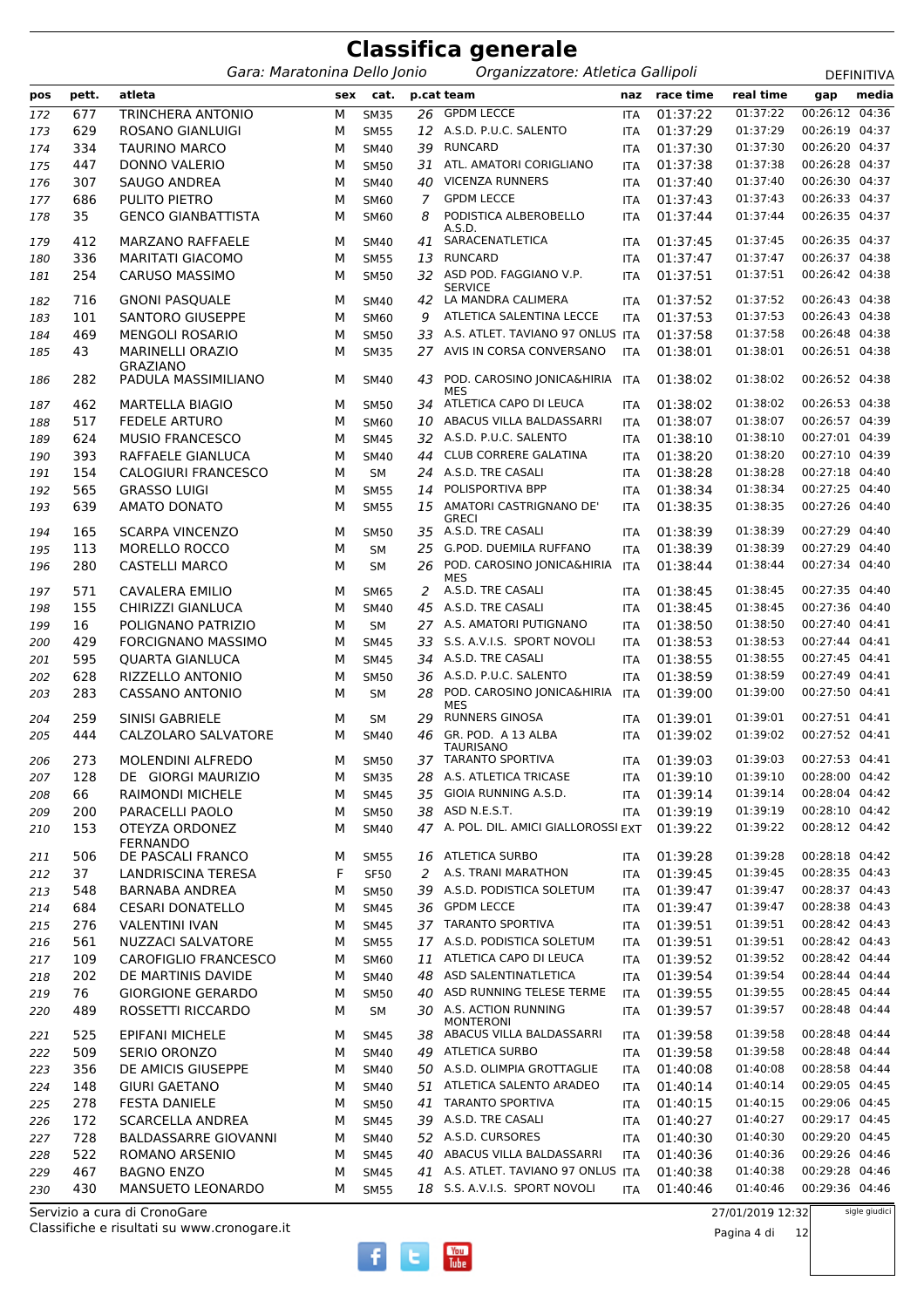|            |            |                                                       |        |                            |          | <b>Classifica generale</b>                                              |                          |                      |                      |                                  |            |
|------------|------------|-------------------------------------------------------|--------|----------------------------|----------|-------------------------------------------------------------------------|--------------------------|----------------------|----------------------|----------------------------------|------------|
|            |            | Gara: Maratonina Dello Jonio                          |        |                            |          | Organizzatore: Atletica Gallipoli                                       |                          |                      |                      |                                  | DEFINITIVA |
| pos        | pett.      | atleta                                                | sex    | cat.                       |          | p.cat team                                                              | naz                      | race time            | real time            | gap                              | media      |
| 231<br>232 | 137<br>90  | <b>QUARTA MASSIMO</b><br><b>HOLDSWORTH NEIL HARRY</b> | М<br>М | <b>SM45</b><br><b>SM65</b> | 42<br>3  | PODISTICA COPERTINO<br>APD RUNNERS SAN MICHELE                          | <b>ITA</b><br><b>EXT</b> | 01:40:51<br>01:40:52 | 01:40:51<br>01:40:52 | 00:29:41<br>00:29:43 04:46       | 04:46      |
| 233        | 349        | <b>QUARANTA MAX</b>                                   | М      | <b>SM40</b>                | 53       | SALENT<br><b>RUNCARD</b>                                                | <b>ITA</b>               | 01:40:54             | 01:40:54             | 00:29:44 04:46                   |            |
| 234        | 732        | CASARANO ANGELO<br><b>MICHELE</b>                     | М      | <b>SM40</b>                | 54       | A.S.D. CAVALLI DI RAZZA                                                 | <b>ITA</b>               | 01:41:02             | 01:41:02             | 00:29:52 04:47                   |            |
| 235        | 476        | PANICO BIAGIO                                         | М      | <b>SM50</b>                | 42       | <b>G.POD. DUEMILA RUFFANO</b>                                           | <b>ITA</b>               | 01:41:02             | 01:41:02             | 00:29:52 04:47                   |            |
| 236        | 131        | PANICO SERGIO                                         | М      | <b>SM50</b>                | 43       | A.S. ATLETICA TRICASE                                                   | <b>ITA</b>               | 01:41:05             | 01:41:05             | 00:29:56 04:47                   |            |
| 237        | 269        | CHIOCCHIA VITO                                        | M      | SM60                       | 12       | <b>TARANTO SPORTIVA</b>                                                 | <b>ITA</b>               | 01:41:14             | 01:41:14             | 00:30:04 04:47                   |            |
| 238        | 17         | DELFINE DOMENICO                                      | M      | <b>SM35</b>                | 29       | A.S. AMATORI PUTIGNANO                                                  | <b>ITA</b>               | 01:41:19             | 01:41:19             | 00:30:09 04:48                   |            |
| 239        | 267        | <b>BOCCUNI EMANUELE</b>                               | М      | <b>SM40</b>                | 55       | <b>TARANTO SPORTIVA</b>                                                 | <b>ITA</b>               | 01:41:21             | 01:41:21             | 00:30:11 04:48                   |            |
| 240        | 39         | <b>MAIELLARO VITO</b>                                 | M      | <b>SM50</b>                | 44       | A.S. ATLETICA POLIGNANO                                                 | <b>ITA</b>               | 01:41:35             | 01:41:35             | 00:30:25 04:48                   |            |
| 241        | 382        | <b>CONTALDO RAFFAELE</b>                              | М      | <b>SM55</b>                | 19       | <b>CLUB CORRERE GALATINA</b>                                            | ITA                      | 01:41:35             | 01:41:35             | 00:30:25 04:48                   |            |
| 242        | 146        | CASALUCI PANTALEO<br><b>OLIANO</b>                    | М      | <b>SM45</b>                | 43       | ATLETICA SALENTO ARADEO                                                 | <b>ITA</b>               | 01:41:36             | 01:41:36             | 00:30:26 04:48                   |            |
| 243        | 459        | <b>CUCINELLI ANTONIO</b>                              | М      | <b>SM35</b>                | 30       | ATLETICA CAPO DI LEUCA                                                  | <b>ITA</b>               | 01:41:39             | 01:41:39             | 00:30:29 04:49                   |            |
| 244        | 523        | <b>ZANCO ANTONIO</b>                                  | M      | <b>SM70</b>                | 1        | ABACUS VILLA BALDASSARRI                                                | <b>ITA</b>               | 01:41:42             | 01:41:42             | 00:30:32 04:49                   |            |
| 245        | 397        | STEFANIZZI ANTONELLO                                  | М      | <b>SM55</b>                | 20       | <b>CLUB CORRERE GALATINA</b>                                            | <b>ITA</b>               | 01:41:43             | 01:41:43             | 00:30:33 04:49                   |            |
| 246        | 735        | LANZILAO GIACOMO                                      | M      | <b>SM55</b>                | 21       | A.S.D. CAVALLI DI RAZZA                                                 | <b>ITA</b>               | 01:41:50             | 01:41:50             | 00:30:40 04:49                   |            |
| 247        | 129        | DE GIORGI SALVATORE                                   | M      | SM60                       | 13       | A.S. ATLETICA TRICASE                                                   | <b>ITA</b>               | 01:42:02             | 01:42:02             | 00:30:53 04:50                   |            |
| 248        | 21         | DEL CONTRASTO NICOLA                                  | М      | <b>SM50</b>                | 45       | G.S.P. III REGIONE AEREA BARI                                           | <b>ITA</b>               | 01:42:04             | 01:42:04             | 00:30:54 04:50                   |            |
| 249        | 45         | <b>CAMERO MARIO</b>                                   | М      | SM60                       | 14       | A.S.D. BISCEGLIE RUNNING                                                | <b>ITA</b>               | 01:42:09             | 01:42:09             | 00:30:59 04:50                   |            |
| 250        | 285        | <b>MANCINI SANDRO</b>                                 | М      | <b>SM45</b>                | 44       | ASD ATLETICA SAVA                                                       | <b>ITA</b>               | 01:42:13             | 01:42:13             | 00:31:04 04:50                   |            |
| 251        | 294        | <b>BUSLYETA ZANET</b>                                 | F      | <b>SF50</b>                | 3        | MARTINA FRANCA RUNNING<br>A.S.D.                                        | <b>ITA</b>               | 01:42:15             | 01:42:15             | 00:31:05 04:50                   |            |
| 252<br>253 | 604<br>288 | <b>GRANDE ANGELO DAMIANO</b><br>LIUZZI FRANCESCO      | М<br>М | <b>SM50</b><br><b>SM35</b> | 46<br>31 | A.S.D. TRE CASALI<br>MARTINA FRANCA RUNNING                             | <b>ITA</b>               | 01:42:15<br>01:42:20 | 01:42:15<br>01:42:20 | 00:31:05 04:50<br>00:31:10 04:51 |            |
| 254        | 434        | CATALDO MARCO                                         | М      | <b>SM40</b>                |          | A.S.D.<br>56 A.S. PODISTICA PARABITA                                    | <b>ITA</b>               | 01:42:21             | 01:42:21             | 00:31:12 04:51                   |            |
| 255        | 502        | PUSCIO GIOVANNI                                       | M      | <b>SM50</b>                |          | 47 A.S. ACTION RUNNING<br><b>MONTERONI</b>                              | <b>ITA</b>               | 01:42:23             | 01:42:23             | 00:31:13 04:51                   |            |
| 256        | 425        | <b>MAGGIULLI ANTONIO</b>                              | М      | <b>SM50</b>                | 48       | SARACENATLETICA                                                         | <b>ITA</b>               | 01:42:26             | 01:42:26             | 00:31:16 04:51                   |            |
| 257        | 225        | <b>SABINI FILIPPO</b>                                 | М      | <b>SM45</b>                | 45       | G.S. ATHLOS MATERA                                                      | <b>ITA</b>               | 01:42:34             | 01:42:34             | 00:31:24 04:51                   |            |
| 258        | 620        | LANZA ANTONIO                                         | М      | <b>SM50</b>                | 49       | A.S.D. P.U.C. SALENTO                                                   | <b>ITA</b>               | 01:42:34             | 01:42:34             | 00:31:25 04:51                   |            |
| 259        | 104        | <b>GIANNONE FABRIZIO</b>                              | М      | <b>SM35</b>                | 32       | ATLETICA SALENTINA LECCE                                                | <b>ITA</b>               | 01:42:37             | 01:42:37             | 00:31:27 04:51                   |            |
| 260        | 58         | <b>COSTANTINO GIUSEPPE</b>                            | М      | <b>SM40</b>                |          | 57 ASD PER ASPERA AD ASTRA<br>BARI                                      | ITA                      | 01:42:41             | 01:42:41             | 00:31:31 04:51                   |            |
| 261        | 51         | <b>STREGAPEDE GIACINTO</b>                            | М      | <b>SM40</b>                | 58       | A.S.D. BISCEGLIE RUNNING                                                | <b>ITA</b>               | 01:42:42             | 01:42:42             | 00:31:33 04:52                   |            |
| 262        | 302        | <b>FRIGO PAOLO</b>                                    | м      | <b>SM50</b>                | 50       | <b>VICENZA RUNNERS</b>                                                  | <b>ITA</b>               | 01:42:43             | 01:42:43             | 00:31:34 04:52                   |            |
| 263        | 562        | TONDI MARIA LUCIA                                     | F      | <b>SF35</b>                | 2        | A.S.D. PODISTICA SOLETUM                                                | <b>ITA</b>               | 01:42:45             | 01:42:45             | 00:31:35 04:52                   |            |
| 264        | 482        | <b>CUCURACHI ANGELO</b>                               | М      | <b>SM50</b>                | 51       | A.S. ACTION RUNNING<br><b>MONTERONI</b><br>52 A.S. AMATORI PUTIGNANO    | ITA                      | 01:42:45             | 01:42:45<br>01:42:49 | 00:31:35 04:52<br>00:31:39 04:52 |            |
| 265        | 15<br>630  | LIPPOLIS GIAMMICHELE<br>SICILIANO RODOLFO             | М      | <b>SM50</b>                |          | A.S.D. P.U.C. SALENTO                                                   | <b>ITA</b>               | 01:42:49<br>01:42:54 | 01:42:54             | 00:31:44 04:52                   |            |
| 266        | 339        | <b>AMATO COSIMO</b>                                   | М      | <b>SM50</b>                | 53<br>59 | <b>RUNCARD</b>                                                          | <b>ITA</b>               | 01:43:01             | 01:43:01             | 00:31:51 04:52                   |            |
| 267<br>268 | 248        | CASSESE CARLO                                         | М<br>М | <b>SM40</b><br><b>SM45</b> | 46       | A.S.D. PODISTICA GROTTAGLIE                                             | <b>ITA</b><br>ITA        | 01:43:05             | 01:43:05             | 00:31:56 04:53                   |            |
| 269        | 592        | PASCALI SONIA                                         | F      | <b>SF50</b>                |          | 4 A.S.D. TRE CASALI                                                     | <b>ITA</b>               | 01:43:11             | 01:43:11             | 00:32:01 04:53                   |            |
| 270        | 539        | DE PAOLIS MARIO                                       | М      | SM60                       | 15       | PODISTICA COPERTINO                                                     | <b>ITA</b>               | 01:43:13             | 01:43:13             | 00:32:03 04:53                   |            |
| 271        | 611        | <b>SCORZA STEFANO</b>                                 | М      | <b>SM50</b>                |          | 54 A.S.D. TRE CASALI                                                    | <b>ITA</b>               | 01:43:14             | 01:43:14             | 00:32:04 04:53                   |            |
| 272        | 496        | SPEDICATO LUIGINA                                     | F      | <b>SF40</b>                | 2        | A.S. ACTION RUNNING<br><b>MONTERONI</b>                                 | <b>ITA</b>               | 01:43:15             | 01:43:15             | 00:32:05 04:53                   |            |
| 273        | 704        | <b>BONUSO EMANUELE</b>                                | М      | <b>SM35</b>                | 33       | NUOVA ATLETICA COPERTINO                                                | ITA                      | 01:43:17             | 01:43:17             | 00:32:07 04:53                   |            |
| 274        | 261        | SPECIALE DOMENICO                                     | M      | <b>SM40</b>                |          | 60 LA PALESTRA ASD-MARTINA<br><b>FRANCA</b>                             | <b>ITA</b>               | 01:43:28             | 01:43:28             | 00:32:19 04:54                   |            |
| 275        | 151        | <b>RIZZO SANTO</b>                                    | М      | <b>SM45</b>                |          | 47 A.S.D. PODISTICA SOLETUM                                             | ITA                      | 01:43:33             | 01:43:33             | 00:32:23 04:54                   |            |
| 276        | 715        | DONNO MASSIMO                                         | М      | <b>SM45</b>                | 48       | LA MANDRA CALIMERA                                                      | <b>ITA</b>               | 01:43:33             | 01:43:33             | 00:32:24 04:54                   |            |
| 277        | 30         | <b>AMMIRATO CINZIA</b>                                | F      | <b>SF45</b>                |          | 3 ATLETICA MONOPOLI                                                     | <b>ITA</b>               | 01:43:38             | 01:43:38             | 00:32:28 04:54                   |            |
| 278        | 27         | <b>DORMIO GIUSEPPE</b>                                | М      | <b>SM55</b>                |          | 22 ATLETICA MONOPOLI                                                    | <b>ITA</b>               | 01:43:38             | 01:43:38             | 00:32:28 04:54                   |            |
| 279        | 545        | MUSCELLA GIANNI                                       | М      | <b>SM50</b>                | 55       | PODISTICA COPERTINO                                                     | <b>ITA</b>               | 01:43:40             | 01:43:40             | 00:32:30 04:54                   |            |
| 280        | 182<br>247 | <b>MANCINI CARLO</b><br><b>RUSSO GIANLUCA</b>         | М<br>М | <b>SM45</b><br><b>SM35</b> | 49       | <b>SPORT RUNNING</b><br><b>PORTOSELVAGGIO</b><br>34 A.S.D. CASTELLABATE | <b>ITA</b><br><b>ITA</b> | 01:43:41<br>01:43:44 | 01:43:41<br>01:43:44 | 00:32:31 04:54<br>00:32:35 04:55 |            |
| 281<br>282 | 266        | <b>BERTOTTO COSIMO</b>                                | М      | <b>SM40</b>                | 61       | <b>RUNNERS</b><br>TARANTO SPORTIVA                                      | <b>ITA</b>               | 01:43:45             | 01:43:45             | 00:32:35 04:55                   |            |
| 283        | 189        | <b>TRIFOGLIO ANTONIO</b>                              | М      | <b>SM55</b>                | 23       | <b>SPORT RUNNING</b>                                                    | <b>ITA</b>               | 01:43:50             | 01:43:50             | 00:32:41 04:55                   |            |
| 284        | 260        | <b>GALLONE GIACOMO</b>                                | М      | <b>SM40</b>                |          | <b>PORTOSELVAGGIO</b><br>62 LA PALESTRA ASD-MARTINA                     | ITA                      | 01:43:54             | 01:43:54             | 00:32:44 04:55                   |            |
| 285        | 740        | PAIANO PIETRO                                         | М      | <b>SM35</b>                |          | <b>FRANCA</b><br>35 A.S.D. CAVALLI DI RAZZA                             | ITA                      | 01:43:54             | 01:43:54             | 00:32:44 04:55                   |            |
| 286        | 211        | ROMANELLO ISAIA                                       | М      | <b>SM40</b>                | 63       | ASD ATLETICA LEVERANO                                                   | <b>ITA</b>               | 01:43:55             | 01:43:55             | 00:32:45 04:55                   |            |
| 287        | 555        | <b>SERAFINI ANTONIO</b>                               | М      | <b>SM50</b>                |          | 56 A.S.D. PODISTICA SOLETUM                                             | <b>ITA</b>               | 01:43:57             | 01:43:57             | 00:32:47 04:55                   |            |

27/01/2019 12:32

Pagina 5 di 12

 $f$   $t$   $\frac{V_{00}}{I_{00}}$ 

sigle giudici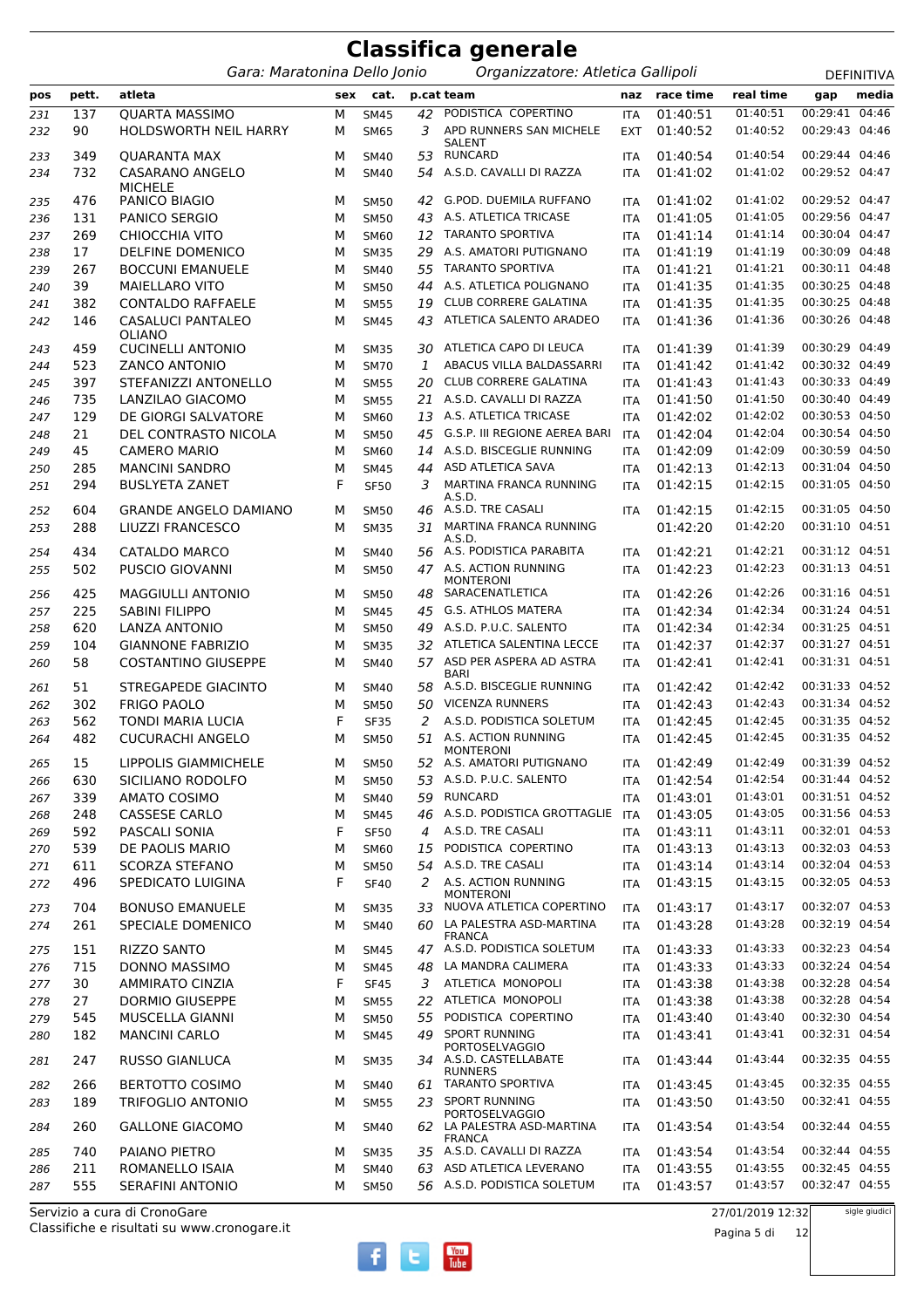|            |            |                                                  |        |                            |          | <b>Classifica generale</b>                                              |                          |                      |                      |                                  |               |
|------------|------------|--------------------------------------------------|--------|----------------------------|----------|-------------------------------------------------------------------------|--------------------------|----------------------|----------------------|----------------------------------|---------------|
|            |            | Gara: Maratonina Dello Jonio                     |        |                            |          | Organizzatore: Atletica Gallipoli                                       |                          |                      |                      |                                  | DEFINITIVA    |
| pos        | pett.      | atleta                                           | sex    | cat.                       |          | p.cat team                                                              | naz                      | race time            | real time            | gap                              | media         |
| 288        | 161        | <b>AMANTE ORESTE</b>                             | M      | SM60                       | 16       | A.S.D. TRE CASALI                                                       | <b>ITA</b>               | 01:43:58             | 01:43:58             | 00:32:49                         | 04:55         |
| 289        | 234        | <b>BRUSCELLA VINCENZO</b>                        | м      | <b>SM55</b>                | 24       | <b>RUNCARD</b>                                                          | <b>ITA</b>               | 01:44:03             | 01:44:03             | 00:32:54 04:55                   |               |
| 290        | 495        | <b>GRECO GIOVANNI</b><br><b>PASQUALE</b>         | м      | <b>SM55</b>                |          | 25 A.S. ACTION RUNNING<br><b>MONTERONI</b>                              | <b>ITA</b>               | 01:44:07             | 01:44:07             | 00:32:57 04:56                   |               |
| 291        | 79         | SANSO' MARIA PAOLA                               | F      | <b>SF50</b>                | 5        | 9,92 RUNNING ASD                                                        | <b>ITA</b>               | 01:44:11             | 01:44:11             | 00:33:01 04:56                   |               |
| 292        | 386        | <b>GUGLIELMINO PIETRO</b><br><b>PAOLO</b>        | М      | SM60                       | 17       | CLUB CORRERE GALATINA                                                   | <b>ITA</b>               | 01:44:16             | 01:44:16             | 00:33:06 04:56                   |               |
| 293        | 431        | SOZZO RODOLFO MARIA                              | м      | <b>SM35</b>                | 36       | S.S. A.V.I.S. SPORT NOVOLI                                              | <b>ITA</b>               | 01:44:22             | 01:44:22             | 00:33:12 04:56                   |               |
| 294        | 421        | <b>CORCIULO MARIA SABRINA</b>                    | F      | <b>SF45</b>                | 4        | SARACENATLETICA<br>37 A.S. ACTION RUNNING                               | <b>ITA</b>               | 01:44:23             | 01:44:23<br>01:44:23 | 00:33:13 04:56<br>00:33:13 04:56 |               |
| 295<br>296 | 490<br>424 | <b>LAZOI MICHELE</b><br>PERRONE VITO             | м<br>м | <b>SM35</b><br><b>SM60</b> | 18       | <b>MONTERONI</b><br>SARACENATLETICA                                     | <b>ITA</b><br><b>ITA</b> | 01:44:23<br>01:44:23 | 01:44:23             | 00:33:13 04:56                   |               |
| 297        | 560        | MELLONE PAOLO GIUSEPPE                           | м      | <b>SM50</b>                |          | 57 A.S.D. PODISTICA SOLETUM                                             | <b>ITA</b>               | 01:44:26             | 01:44:26             | 00:33:17 04:57                   |               |
| 298        | 600        | <b>ZILLI STEFANIA</b>                            | F      | <b>SF45</b>                | 5        | A.S.D. TRE CASALI                                                       | <b>ITA</b>               | 01:44:38             | 01:44:38             | 00:33:29 04:57                   |               |
| 299        | 483        | PEZZUTO PASQUALE                                 | М      | <b>SM45</b>                |          | 50 A.S. ACTION RUNNING<br><b>MONTERONI</b>                              | ITA                      | 01:44:45             | 01:44:45             | 00:33:35 04:57                   |               |
| 300        | 676        | <b>STANGA ROBERTO</b>                            | м      | <b>SM70</b>                | 2        | <b>GPDM LECCE</b>                                                       | <b>ITA</b>               | 01:44:47             | 01:44:47             | 00:33:37 04:57                   |               |
| 301        | 130        | <b>MUSIO DONATO</b>                              | м      | <b>SM50</b>                | 58       | A.S. ATLETICA TRICASE                                                   | <b>ITA</b>               | 01:44:51             | 01:44:51             | 00:33:41 04:58                   |               |
| 302        | 114        | <b>CUCCARO ROCCO</b>                             | М      | <b>SM40</b>                | 64       | G.POD. DUEMILA RUFFANO                                                  | <b>ITA</b>               | 01:44:51             | 01:44:51             | 00:33:41 04:58                   |               |
| 303        | 199        | <b>MANCO SABRINA</b>                             | F      | <b>SF35</b>                | 3        | ASD N.E.S.T.                                                            | <b>ITA</b>               | 01:44:54             | 01:44:54             | 00:33:44 04:58                   |               |
| 304        | 150        | <b>CAMPA FRANCESCO</b>                           | М      | <b>SM45</b>                | 51       | A.S.D. PODISTICA SOLETUM                                                | <b>ITA</b>               | 01:44:54             | 01:44:54             | 00:33:44 04:58                   |               |
| 305        | 144        | <b>CICCARESE FRANCESCO</b>                       | М      | <b>SM50</b>                | 59       | PODISTICA COPERTINO                                                     | <b>ITA</b>               | 01:44:58             | 01:44:58             | 00:33:48 04:58                   |               |
| 306        | 452        | <b>SPENNATO EMANUELE</b>                         | М      | <b>SM</b>                  | 31       | ATL. AMATORI CORIGLIANO                                                 | <b>ITA</b>               | 01:44:59             | 01:44:59             | 00:33:49 04:58                   |               |
| 307        | 608        | MICELLA BARBARA                                  | F      | <b>SF40</b>                | 3        | A.S.D. TRE CASALI                                                       | <b>ITA</b>               | 01:45:03             | 01:45:03             | 00:33:53 04:58                   |               |
| 308        | 238        | MORLINO GIUSEPPE                                 | М      | <b>SM60</b>                | 19       | PODISTICA AMATORI POTENZA                                               | <b>ITA</b>               | 01:45:05             | 01:45:05             | 00:33:55 04:58                   |               |
| 309        | 181        | <b>GRECO SIMONE</b>                              | М      | <b>SM35</b>                | 38       | <b>SPORT RUNNING</b><br><b>PORTOSELVAGGIO</b><br>MARTINA FRANCA RUNNING | <b>ITA</b>               | 01:45:05<br>01:45:07 | 01:45:05<br>01:45:07 | 00:33:56 04:58<br>00:33:57 04:58 |               |
| 310        | 292<br>279 | SEMERARO VITANTONIO<br>LOBARCO PASQUALE          | м<br>м | <b>SM50</b>                | 60<br>61 | A.S.D.<br><b>BODY ANGEL</b>                                             | <b>ITA</b>               | 01:45:11             | 01:45:11             | 00:34:02 04:59                   |               |
| 311        | 519        | LABRIOLA SALVATORE                               | M      | <b>SM50</b><br><b>SM65</b> | 4        | ABACUS VILLA BALDASSARRI                                                | <b>ITA</b><br><b>ITA</b> | 01:45:13             | 01:45:13             | 00:34:03 04:59                   |               |
| 312<br>313 | 257        | SONNANTE FABIANA                                 | F      | <b>SF35</b>                | 4        | <b>CRISPIANO MARATHON CLUB</b>                                          | <b>ITA</b>               | 01:45:25             | 01:45:25             | 00:34:15 04:59                   |               |
| 314        | 723        | D'AGOSTINO DANILO                                | м      | <b>SM40</b>                | 65       | ONLUS<br>ASD ATLETICA LEVERANO                                          | <b>ITA</b>               | 01:45:26             | 01:45:26             | 00:34:16 04:59                   |               |
| 315        | 63         | LA GALA EUGENIO                                  | М      | <b>SM45</b>                | 52       | GIOIA RUNNING A.S.D.                                                    | <b>ITA</b>               | 01:45:29             | 01:45:29             | 00:34:19 04:59                   |               |
| 316        | 464        | <b>CIRCHETTA ANDREA</b>                          | м      | <b>SM40</b>                | 66       | ATLETICA TOP RUNNERS LECCE ITA                                          |                          | 01:45:30             | 01:45:30             | 00:34:21 05:00                   |               |
| 317        | 693        | <b>MORRONE ANDREA</b>                            | м      | <b>SM45</b>                | 53       | ASD N.E.S.T.                                                            | <b>ITA</b>               | 01:45:30             | 01:45:30             | 00:34:21 05:00                   |               |
| 318        | 607        | <b>MANNO FEDERICO OLINDO</b>                     | м      | <b>SM40</b>                |          | 67 A.S.D. TRE CASALI                                                    | <b>ITA</b>               | 01:45:31             | 01:45:31             | 00:34:21 05:00                   |               |
| 319        | 692        | <b>QUARTA RAFFAELE</b>                           | м      | <b>SM50</b>                | 62       | ASD N.E.S.T.                                                            | <b>ITA</b>               | 01:45:32             | 01:45:32             | 00:34:22 05:00                   |               |
| 320        | 401        | <b>URSO ROBERTO</b>                              | м      | <b>SM40</b>                | 68       | CLUB CORRERE GALATINA                                                   | <b>ITA</b>               | 01:45:42             | 01:45:42             | 00:34:32 05:00                   |               |
| 321        | 249        | DE PACE FRANCESCO                                | м      | <b>SM45</b>                |          | 54 A.S.D. PODISTICA GROTTAGLIE ITA                                      |                          | 01:45:42             | 01:45:42             | 00:34:32 05:00                   |               |
| 322        | 127        | <b>BELLIGGIANO GIANLUCA</b>                      | м      | <b>SM45</b>                |          | 55 A.S. ACTION RUNNING<br><b>MONTERONI</b>                              | ITA                      | 01:45:42             | 01:45:42             | 00:34:32 05:00                   |               |
| 323        | 511        | <b>FILIERI GIOVANNI</b>                          | м      | <b>SM45</b>                | 56.      | <b>ATLETICA SURBO</b>                                                   | ITA                      | 01:45:43             | 01:45:43             | 00:34:34 05:00                   |               |
| 324        | 558        | <b>GORGONI LUIGI</b>                             | м      | <b>SM50</b>                | 63       | A.S.D. PODISTICA SOLETUM<br><b>SPORT RUNNING</b>                        | ITA                      | 01:45:52             | 01:45:52             | 00:34:42 05:01                   |               |
| 325        | 183        | <b>MIGLIACCIO MAURO</b><br><b>QUARTA ANTONIO</b> | м      | <b>SM40</b>                | 69       | <b>PORTOSELVAGGIO</b><br>57 A.S. ACTION RUNNING                         | ITA                      | 01:45:56             | 01:45:56<br>01:45:58 | 00:34:47 05:01<br>00:34:49 05:01 |               |
| 326        | 503        | <b>GIOVANNI</b>                                  | м      | <b>SM45</b>                |          | <b>MONTERONI</b><br>20 A.S. ACTION RUNNING                              | ITA                      | 01:45:58             | 01:46:00             |                                  |               |
| 327        | 119<br>694 | <b>CAPONE DANIELE</b><br><b>AGRIMI FRANCESCO</b> | м<br>м | <b>SM60</b><br><b>SM55</b> |          | <b>MONTERONI</b><br>TREPUZZI RUNNING A.S.D.                             | ITA<br><b>ITA</b>        | 01:46:00<br>01:46:04 | 01:46:04             | 00:34:51 05:01<br>00:34:54 05:01 |               |
| 328        | 22         | <b>MUCELLI ANDREA</b>                            | м      | <b>SM35</b>                | 26.      | 39 G.S.P. III REGIONE AEREA BARI                                        | ITA                      | 01:46:07             | 01:46:07             | 00:34:58 05:01                   |               |
| 329<br>330 | 536        | PASTORE PIERA                                    | F      | SF                         | 2        | A.S. PODISTICA TUGLIE                                                   | ITA                      | 01:46:09             | 01:46:09             | 00:34:59 05:01                   |               |
| 331        | 521        | PINNA ALESSANDRO                                 | М      | <b>SM35</b>                | 40       | ABACUS VILLA BALDASSARRI                                                | ITA                      | 01:46:12             | 01:46:12             | 00:35:03 05:02                   |               |
| 332        | 652        | SALVATORE DANILO                                 | м      | SM40                       | 70       | PODISTICA MAGLIESE                                                      | ITA                      | 01:46:14             | 01:46:14             | 00:35:04 05:02                   |               |
| 333        | 344        | PORTACCIO CESARE                                 | м      | <b>SM45</b>                | 58       | RUNCARD                                                                 | ITA                      | 01:46:23             | 01:46:23             | 00:35:14 05:02                   |               |
| 334        | 416        | MONSELLATO LUIGI                                 | М      | SM60                       | 21       | SARACENATLETICA                                                         | ITA                      | 01:46:26             | 01:46:26             | 00:35:16 05:02                   |               |
| 335        | 193        | DE SANTIS NICOLA                                 | м      | <b>SM50</b>                | 64       | <b>GPDM LECCE</b>                                                       | ITA                      | 01:46:31             | 01:46:31             | 00:35:22 05:02                   |               |
| 336        | 446        | <b>CRISPINO MAURIZIO</b>                         | м      | <b>SM40</b>                | 71       | ATL. AMATORI CORIGLIANO                                                 | ITA                      | 01:46:33             | 01:46:33             | 00:35:23 05:02                   |               |
| 337        | 78         | ARPAIA DOMENICO                                  | м      | <b>SM50</b>                | 65       | 9,92 RUNNING ASD                                                        | ITA                      | 01:46:38             | 01:46:38             | 00:35:28 05:03                   |               |
| 338        | 298        | LA TORRE PAMELA                                  | F      | <b>SF45</b>                | 6        | IKKOS ATLETI TARANTO A.S.D.                                             | ITA                      | 01:46:38             | 01:46:38             | 00:35:28 05:03                   |               |
| 339        | 41         | <b>GIGANTE RAFFAELE</b>                          | М      | SM60                       | 22       | AVIS IN CORSA CONVERSANO                                                | ITA                      | 01:46:42             | 01:46:42             | 00:35:32 05:03                   |               |
| 340        | 177        | MONTINARO MASSIMO                                | М      | <b>SM50</b>                | 66       | A.S.D. TRE CASALI                                                       | ITA                      | 01:46:43             | 01:46:43             | 00:35:33 05:03                   |               |
| 341        | 441        | <b>GIRARDI MARIO</b>                             | м      | <b>SM45</b>                |          | 59 C.A.SPORTLEADER CORRERE E'<br>VIT                                    | ITA                      | 01:46:46             | 01:46:46             | 00:35:36 05:03                   |               |
| 342        | 236        | DE CLEMENTE MICHELE                              | м      | <b>SM55</b>                |          | 27 PODISTICA AMATORI POTENZA                                            | <b>ITA</b>               | 01:46:55             | 01:46:55             | 00:35:45 05:04                   |               |
| 343        | 726        | <b>RE GABRIELE</b>                               | м      | <b>SM35</b>                |          | 41 ASD ATLETICA LEVERANO                                                | ITA                      | 01:46:57             | 01:46:57             | 00:35:47 05:04                   |               |
| 344        | 727        | ROLLI ANTONIO PAOLO                              | м      | <b>SM35</b>                | 42       | ASD ATLETICA LEVERANO                                                   | ITA                      | 01:46:57             | 01:46:57             | 00:35:47 05:04                   |               |
| 345        | 500        | DE VITIS CESARE                                  | м      | <b>SM55</b>                |          | 28 A.S. ACTION RUNNING                                                  | ITA                      | 01:46:59             | 01:46:59             | 00:35:49 05:04                   |               |
|            |            | Servizio a cura di CronoGare                     |        |                            |          |                                                                         |                          |                      | 27/01/2019 12:32     |                                  | sigle giudici |

 $\begin{bmatrix}\n\text{You} \\
\text{Iube}\n\end{bmatrix}$ 

 $\overline{f}$ 

 $\mathbf{t}$ 

Classifiche e risultati su www.cronogare.it Servizio a cura di CronoGare

27/01/2019 12:32

Pagina 6 di 12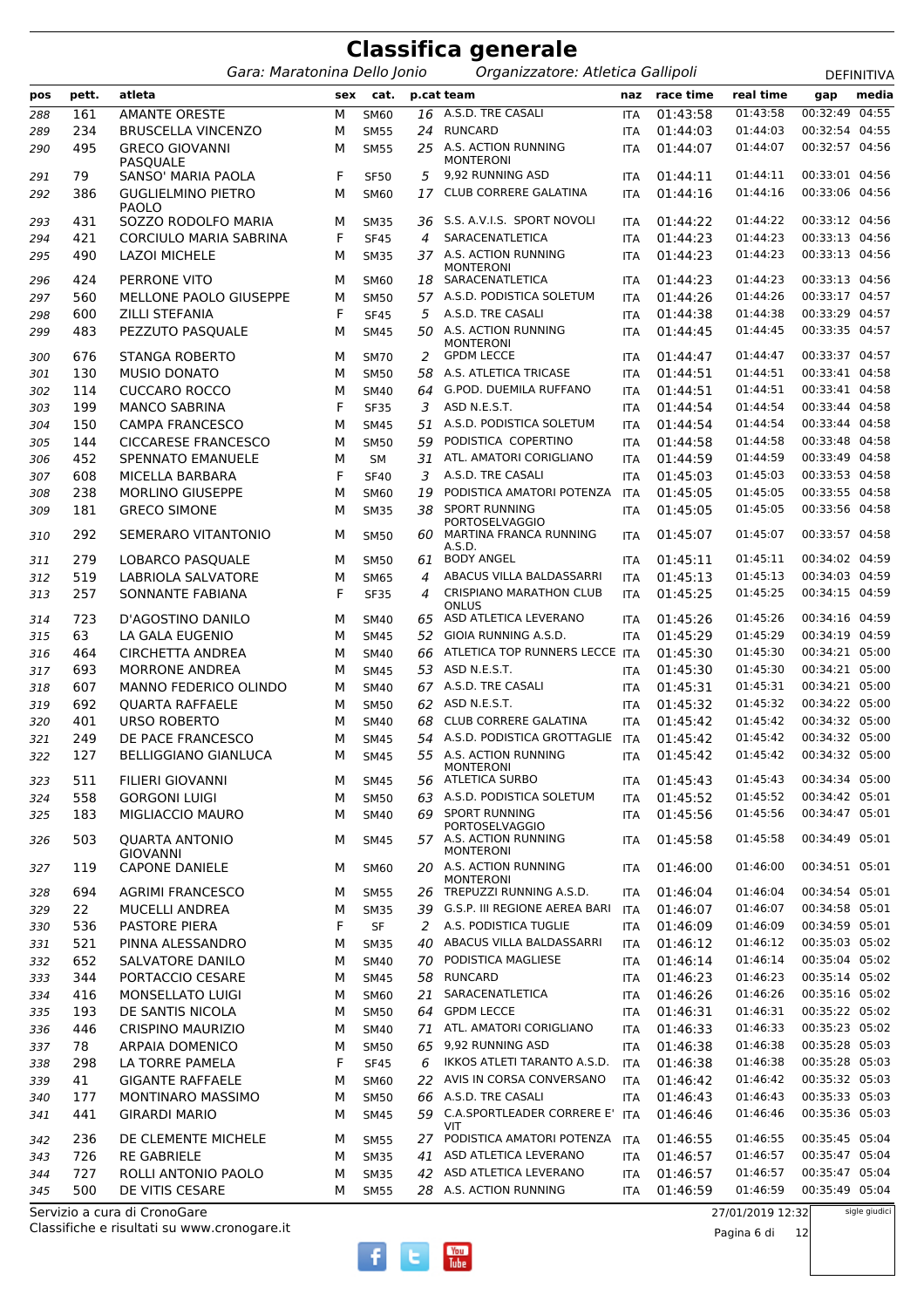|            |           |                                               |     |                            |     | <b>Classifica generale</b>                                     |                          |                      |                      |                                  |                   |
|------------|-----------|-----------------------------------------------|-----|----------------------------|-----|----------------------------------------------------------------|--------------------------|----------------------|----------------------|----------------------------------|-------------------|
|            |           | Gara: Maratonina Dello Jonio                  |     |                            |     | Organizzatore: Atletica Gallipoli                              |                          |                      |                      |                                  | <b>DEFINITIVA</b> |
| pos        | pett.     | atleta                                        | sex | cat.                       |     | p.cat team                                                     | naz                      | race time            | real time            | gap                              | media             |
|            |           |                                               |     |                            |     | <b>MONTERONI</b>                                               |                          |                      |                      |                                  |                   |
| 346        | 242       | <b>MARTINESE ANTONIO</b>                      | м   | <b>SM40</b>                | 72  | PODISTICA AMATORI POTENZA                                      | <b>ITA</b>               | 01:47:00             | 01:47:00             | 00:35:50 05:04                   |                   |
| 347        | 563       | <b>FANCIULLO DONATO</b>                       | M   | <b>SM55</b>                | 29  | POLISPORTIVA BPP                                               | <b>ITA</b>               | 01:47:04             | 01:47:04             | 00:35:55 05:04                   |                   |
| 348        | 566       | <b>MUSIO MAURO</b>                            | м   | <b>SM50</b>                | 67  | POLISPORTIVA BPP                                               | <b>ITA</b>               | 01:47:04             | 01:47:04             | 00:35:55 05:04                   |                   |
| 349        | 311       | <b>MINERVA MARIO</b>                          | М   | <b>SM35</b>                | 43  | <b>RUNCARD</b>                                                 | <b>ITA</b>               | 01:47:10             | 01:47:10             | 00:36:00 05:04                   |                   |
| 350        | 578       | <b>GARRISI STEFANO</b>                        | М   | <b>SM</b>                  | 32  | A.S.D. TRE CASALI                                              | <b>ITA</b>               | 01:47:18             | 01:47:18             | 00:36:09 05:05                   |                   |
| 351        | 185       | <b>MUCI GIUSEPPE</b>                          | м   | <b>SM50</b>                | 68  | <b>SPORT RUNNING</b>                                           | ITA                      | 01:47:19             | 01:47:19             | 00:36:09 05:05                   |                   |
| 352        | 544       | <b>TAURINO SANDRO</b>                         | м   | <b>SM45</b>                | 60  | <b>PORTOSELVAGGIO</b><br>PODISTICA COPERTINO                   | <b>ITA</b>               | 01:47:20             | 01:47:20             | 00:36:11 05:05                   |                   |
| 353        | 596       | ROTONDO CESARE                                | м   | <b>SM35</b>                | 44  | A.S.D. TRE CASALI                                              | <b>ITA</b>               | 01:47:21             | 01:47:21             | 00:36:11 05:05                   |                   |
| 354        | 748       | SCIGLIUZZO DANIEL                             | М   | <b>SM55</b>                | 30  | <b>JCPMF W-BAULET</b>                                          | <b>EXT</b>               | 01:47:26             | 01:47:26             | 00:36:16 05:05                   |                   |
| 355        | 116       | <b>MITA ANDREA</b>                            | М   | <b>SM35</b>                | 45  | G.POD. DUEMILA RUFFANO                                         | <b>ITA</b>               | 01:47:28             | 01:47:28             | 00:36:18 05:05                   |                   |
| 356        | 427       | DE LUCA MAURIZIO                              | М   | <b>SM50</b>                | 69  | S.S. A.V.I.S. SPORT NOVOLI                                     | <b>ITA</b>               | 01:47:29             | 01:47:29             | 00:36:20 05:05                   |                   |
| 357        | 36        | DI PALMA RICCARDO                             | м   | <b>SM40</b>                | 73. | A.S. TRANI MARATHON                                            | <b>ITA</b>               | 01:47:33             | 01:47:33             | 00:36:23 05:05                   |                   |
|            | 86        | <b>STEFANO</b><br><b>LECCESE GIUSEPPE</b>     | м   |                            | 74  | <b>GYMNASIUM S. PANCRAZIO</b>                                  |                          | 01:47:34             | 01:47:34             | 00:36:24 05:05                   |                   |
| 358<br>359 | 263       | <b>FUMAROLA CARMELO</b>                       | М   | <b>SM40</b><br><b>SM45</b> | 61  | LA PALESTRA ASD-MARTINA                                        | <b>ITA</b><br><b>ITA</b> | 01:47:34             | 01:47:34             | 00:36:24 05:05                   |                   |
|            |           |                                               |     |                            |     | <b>FRANCA</b>                                                  |                          |                      |                      |                                  |                   |
| 360        | 83        | <b>COSMA ANTONIO</b>                          | м   | <b>SM60</b>                | 23  | <b>GYMNASIUM S. PANCRAZIO</b>                                  | <b>ITA</b>               | 01:47:35             | 01:47:35             | 00:36:25 05:05                   |                   |
| 361        | 187       | <b>RIZZO FRANCESCO LUCIO</b>                  | м   | <b>SM50</b>                | 70  | <b>SPORT RUNNING</b><br><b>PORTOSELVAGGIO</b>                  | ITA                      | 01:47:36             | 01:47:36             | 00:36:26 05:06                   |                   |
| 362        | 683       | PETRACHI IVANO                                | м   | <b>SM50</b>                | 71  | <b>GPDM LECCE</b>                                              | <b>ITA</b>               | 01:47:45             | 01:47:45             | 00:36:35 05:06                   |                   |
| 363        | 631       | SPIRI ANTONIO CARMINE                         | м   | <b>SM35</b>                | 46  | A.S.D. P.U.C. SALENTO                                          | <b>ITA</b>               | 01:47:46             | 01:47:46             | 00:36:36 05:06                   |                   |
| 364        | 672       | <b>OUARTA GIAN PIERO</b>                      | м   | <b>SM45</b>                | 62  | <b>GPDM LECCE</b>                                              | <b>ITA</b>               | 01:47:46             | 01:47:46             | 00:36:36 05:06                   |                   |
| 365        | 584       | LETTERE DAVIDE                                | м   | <b>SM45</b>                | 63  | A.S.D. TRE CASALI                                              | <b>ITA</b>               | 01:47:47             | 01:47:47             | 00:36:37 05:06                   |                   |
|            |           | SALVATORE                                     |     |                            |     |                                                                |                          |                      |                      |                                  |                   |
| 366        | 309       | <b>TURRA SIMONE</b>                           | м   | <b>SM45</b>                | 64  | LA FULMINEA RUNNING TEAM<br><b>SINCE</b>                       | <b>ITA</b>               | 01:47:48             | 01:47:48             | 00:36:38 05:06                   |                   |
| 367        | 533       | DE SANTIS GIGLIO                              | м   | <b>SM50</b>                |     | 72 A.S. PODISTICA TUGLIE                                       | <b>ITA</b>               | 01:47:54             | 01:47:54             | 00:36:44 05:06                   |                   |
| 368        | 186       | POTENZA MASSIMO                               | м   | <b>SM45</b>                |     | 65 SPORT RUNNING                                               | <b>ITA</b>               | 01:47:57             | 01:47:57             | 00:36:48 05:07                   |                   |
| 369        | 454       | DE PAOLA GIOVANNI                             | м   | <b>SM35</b>                | 47. | <b>PORTOSELVAGGIO</b><br>ATL. AMATORI CORIGLIANO               | ITA                      | 01:48:01             | 01:48:01             | 00:36:52 05:07                   |                   |
| 370        | 268       | <b>BOZZARDI SALVINO</b>                       | м   | <b>SM55</b>                | 31  | <b>TARANTO SPORTIVA</b>                                        | <b>ITA</b>               | 01:48:05             | 01:48:05             | 00:36:55 05:07                   |                   |
| 371        | 180       | <b>GIURI MINO</b>                             | м   | <b>SM50</b>                | 73  | <b>SPORT RUNNING</b>                                           | ITA                      | 01:48:06             | 01:48:06             | 00:36:57 05:07                   |                   |
|            |           |                                               |     |                            |     | <b>PORTOSELVAGGIO</b>                                          |                          |                      |                      |                                  |                   |
| 372        | 170       | MARGIOTTA MARIA GRAZIA                        | F   | <b>SF45</b>                | 7   | A.S.D. TRE CASALI                                              | <b>ITA</b>               | 01:48:09             | 01:48:09             | 00:37:00 05:07                   |                   |
| 373        | 627       | <b>PLACI GIOVANNI</b>                         | м   | <b>SM50</b>                |     | 74 A.S.D. P.U.C. SALENTO                                       | <b>ITA</b>               | 01:48:10             | 01:48:10             | 00:37:00 05:07                   |                   |
| 374        | 52        | <b>TRITTO VINCENZO</b>                        | м   | <b>SM40</b>                | 75  | A.S.D. BISCEGLIE RUNNING                                       | <b>ITA</b>               | 01:48:16             | 01:48:16             | 00:37:06 05:07                   |                   |
| 375        | 451       | <b>MORRONE ANTONIO</b><br>DE GIOVANNI ANTONIO | м   | <b>SM55</b>                |     | 32 ATL. AMATORI CORIGLIANO<br>66 GPDM LECCE                    | <b>ITA</b>               | 01:48:16             | 01:48:16<br>01:48:16 | 00:37:06 05:07<br>00:37:06 05:07 |                   |
| 376        | 194       | <b>MUCI GABRIELE</b>                          | М   | <b>SM45</b>                |     | 67 ASD ATLETICA LEVERANO                                       | <b>ITA</b>               | 01:48:16<br>01:48:18 | 01:48:18             | 00:37:08 05:07                   |                   |
| 377        | 724       |                                               | М   | <b>SM45</b>                |     | 24 A.S. ACTION RUNNING                                         | ITA                      |                      | 01:48:18             | 00:37:08 05:07                   |                   |
| 378        | 120       | <b>CAPONE VITO GIUSEPPE</b>                   | м   | <b>SM60</b>                |     | <b>MONTERONI</b>                                               | <b>ITA</b>               | 01:48:18             |                      |                                  |                   |
| 379        | 712       | <b>CICCARESE PIERO</b>                        | м   | <b>SM40</b>                | 76  | NUOVA ATLETICA COPERTINO                                       | <b>ITA</b>               | 01:48:22             | 01:48:22             | 00:37:13 05:08                   |                   |
| 380        | 516       | <b>CARDONE ORONZO</b>                         | М   | <b>SM35</b>                | 48  | ABACUS VILLA BALDASSARRI                                       | <b>ITA</b>               | 01:48:23             | 01:48:23             | 00:37:13 05:08                   |                   |
| 381        | 275       | SIMEONE FRANCESCO                             | М   | <b>SM50</b>                |     | 75 TARANTO SPORTIVA                                            | <b>ITA</b>               | 01:48:28             | 01:48:28             | 00:37:18 05:08                   |                   |
| 382        | 529       | MUSCATELLO ANTONIO                            | м   | <b>SM45</b>                |     | 68 A.S. PODISTICA TUGLIE                                       | ITA                      | 01:48:29             | 01:48:29             | 00:37:20 05:08                   |                   |
| 383        | 304       | <b>BERTO GIOVANNI</b>                         | м   | <b>SM50</b>                |     | 76 VICENZA RUNNERS                                             | <b>ITA</b>               | 01:48:34             | 01:48:34             | 00:37:24 05:08                   |                   |
| 384        | 667       | <b>BERNARDO LUCA</b>                          | М   | SM40                       |     | 77 GPDM LECCE                                                  | <b>ITA</b>               | 01:48:35             | 01:48:35             | 00:37:25 05:08                   |                   |
| 385        | 209       | <b>CHIRVI MIRKO</b>                           | М   | JM                         | 1   | NUOVA ATLETICA COPERTINO                                       | <b>ITA</b>               | 01:48:35             | 01:48:35             | 00:37:25 05:08                   |                   |
| 386        | 374       | PERROTTA ANTONIA                              | F   | <b>SF50</b>                | 6   | A.S.D. GRECIA SALENTINA                                        | <b>ITA</b>               | 01:48:40             | 01:48:40             | 00:37:30 05:09                   |                   |
| 387        | 554       | <b>PANICO GIUSEPPE</b>                        | М   | <b>SM55</b>                |     | 33 A.S.D. PODISTICA SOLETUM                                    | <b>ITA</b>               | 01:48:47             | 01:48:47             | 00:37:37 05:09                   |                   |
| 388        | 347       | <b>CERMINARA GIUSEPPE</b>                     | м   | <b>SM40</b>                | 78  | RUNCARD                                                        | ITA                      | 01:48:49             | 01:48:49             | 00:37:40 05:09<br>00:37:44 05:09 |                   |
| 389        | 88<br>439 | <b>MARTINA ANDREA</b><br>CAPOZZA MASSIMILIANO | М   | SM                         | 33  | <b>GYMNASIUM S. PANCRAZIO</b><br>79 C.A.SPORTLEADER CORRERE E' | ITA                      | 01:48:54             | 01:48:54<br>01:48:55 | 00:37:45 05:09                   |                   |
| 390        |           |                                               | м   | <b>SM40</b>                |     | VIT                                                            | <b>ITA</b>               | 01:48:55             |                      |                                  |                   |
| 391        | 141       | PAGANO MARIA<br><b>ANTONIETTA</b>             | F   | <b>SF40</b>                | 4   | PODISTICA COPERTINO                                            | <b>ITA</b>               | 01:48:55             | 01:48:55             | 00:37:45 05:09                   |                   |
| 392        | 384       | DE MATTEIS PIERO                              | м   | <b>SM50</b>                |     | 77 CLUB CORRERE GALATINA                                       | <b>ITA</b>               | 01:48:57             | 01:48:57             | 00:37:48 05:09                   |                   |
| 393        | 410       | <b>FERSINI ANTONIO</b>                        | М   | <b>SM45</b>                | 69  | SARACENATLETICA                                                | <b>ITA</b>               | 01:48:59             | 01:48:59             | 00:37:49 05:09                   |                   |
| 394        | 659       | <b>MUSIO VALERIA</b>                          | F   | <b>SF</b>                  | 3   | PODISTICA MAGLIESE                                             | ITA                      | 01:49:01             | 01:49:01             | 00:37:51 05:10                   |                   |
| 395        | 640       | COLAZZO ALESSANDRO                            | м   | <b>SM45</b>                |     | 70 AMATORI CASTRIGNANO DE'<br><b>GRECI</b>                     | ITA                      | 01:49:09             | 01:49:09             | 00:37:59 05:10                   |                   |
| 396        | 91        | CAVALLO ARMANDO                               | м   | <b>SM55</b>                |     | 34 OSTUNI RUNNER'S                                             | <b>ITA</b>               | 01:49:12             | 01:49:12             | 00:38:02 05:10                   |                   |
| 397        | 758       | LARDENOEY FREDERIC                            | М   | <b>SM</b>                  |     | 34 JCPMF W-BAULET                                              | <b>EXT</b>               | 01:49:16             | 01:49:16             | 00:38:06 05:10                   |                   |
| 398        | 383       | <b>COSTANTINI LEONARDO</b>                    | м   | <b>SM40</b>                |     | 80 CLUB CORRERE GALATINA                                       | <b>ITA</b>               | 01:49:18             | 01:49:18             | 00:38:08 05:10                   |                   |
| 399        | 126       | <b>DONATO</b><br><b>FAVALE MIRKO</b>          | м   | <b>SM35</b>                |     | 49 A.S. ACTION RUNNING                                         | ITA                      | 01:49:21             | 01:49:21             | 00:38:12 05:10                   |                   |
|            | 642       | <b>GERARDI ROCCO</b>                          | м   |                            |     | <b>MONTERONI</b><br>25 AMATORI CASTRIGNANO DE'                 | <b>ITA</b>               | 01:49:22             | 01:49:22             | 00:38:12 05:11                   |                   |
| 400        |           | SALVATORE                                     |     | <b>SM60</b>                |     | <b>GRECI</b>                                                   |                          |                      |                      |                                  |                   |

27/01/2019 12:32 Pagina 7 di 12

 $\begin{bmatrix}\n\text{You} \\
\text{Iube}\n\end{bmatrix}$  $\mathbf{f}$  $\mathbf{e}$ 

sigle giudici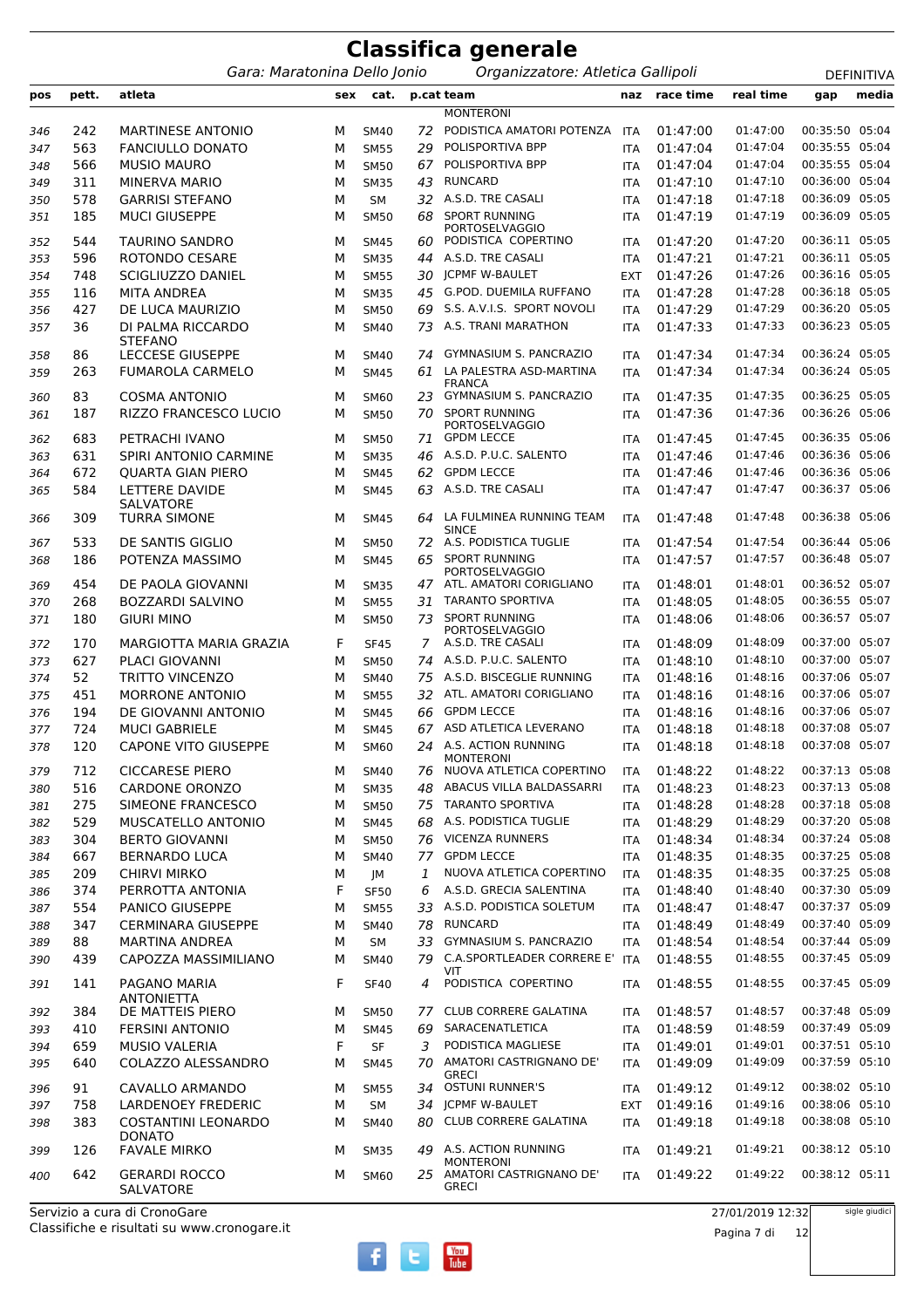|            | <b>Classifica generale</b> |                                                               |        |                            |         |                                                   |                          |                      |                      |                                  |                   |  |  |
|------------|----------------------------|---------------------------------------------------------------|--------|----------------------------|---------|---------------------------------------------------|--------------------------|----------------------|----------------------|----------------------------------|-------------------|--|--|
|            |                            | Gara: Maratonina Dello Jonio                                  |        |                            |         | Organizzatore: Atletica Gallipoli                 |                          |                      |                      |                                  | <b>DEFINITIVA</b> |  |  |
| pos        | pett.                      | atleta                                                        | sex    | cat.                       |         | p.cat team                                        | naz                      | race time            | real time            | gap                              | media             |  |  |
| 401        | 570                        | CARROZZO PABLO                                                | М      | <b>SM40</b>                | 81      | A.S.D. TRE CASALI                                 | <b>ITA</b>               | 01:49:23             | 01:49:23             | 00:38:13                         | 05:11             |  |  |
| 402        | 465                        | <b>MARGARITO FRANCO</b>                                       | М      | <b>SM55</b>                | 35      | A.S. ATLET. TAVIANO 97 ONLUS ITA                  |                          | 01:49:25             | 01:49:25             | 00:38:16                         | 05:11             |  |  |
| 403        | 188                        | RIZZO LUIGI GERARDO                                           | М      | <b>SM60</b>                | 26      | <b>SPORT RUNNING</b><br><b>PORTOSELVAGGIO</b>     | <b>ITA</b>               | 01:49:28             | 01:49:28<br>01:49:29 | 00:38:18 05:11<br>00:38:19 05:11 |                   |  |  |
| 404        | 75<br>699                  | <b>CIRILLO SAMANTA</b><br>PALAZZO MARIA LUCIA                 | F<br>F | <b>SF40</b><br><b>SF50</b> | 5<br>7  | SMART RUNNERS GRAVINA<br>TREPUZZI RUNNING A.S.D.  | <b>ITA</b><br><b>ITA</b> | 01:49:29<br>01:49:30 | 01:49:30             | 00:38:21 05:11                   |                   |  |  |
| 405<br>406 | 534                        | <b>DELLA TORRE FABRIZIO</b>                                   | М      | <b>SM40</b>                | 82      | A.S. PODISTICA TUGLIE                             | <b>ITA</b>               | 01:49:31             | 01:49:31             | 00:38:21 05:11                   |                   |  |  |
| 407        | 526                        | <b>CATALDI FABIO</b>                                          | М      | <b>SM50</b>                | 78      | A.S. PODISTICA TUGLIE                             | <b>ITA</b>               | 01:49:32             | 01:49:32             | 00:38:22 05:11                   |                   |  |  |
| 408        | 530                        | PETRUZZI ANTONIO                                              | M      | <b>SM40</b>                | 83      | A.S. PODISTICA TUGLIE                             | <b>ITA</b>               | 01:49:33             | 01:49:33             | 00:38:23 05:11                   |                   |  |  |
| 409        | 632                        | <b>TROISI GIANCARLO</b>                                       | М      | <b>SM50</b>                | 79      | A.S.D. P.U.C. SALENTO                             | <b>ITA</b>               | 01:49:33             | 01:49:33             | 00:38:23 05:11                   |                   |  |  |
| 410        | 190                        | <b>RIZZO STEFANO</b>                                          | М      | <b>SM45</b>                | 71      | PODISTICA MAGLIESE                                | <b>ITA</b>               | 01:49:34             | 01:49:34             | 00:38:25 05:11                   |                   |  |  |
| 411        | 468                        | <b>CASOLE EVELYN</b>                                          | F      | <b>SF40</b>                | 6       | A.S. ATLET. TAVIANO 97 ONLUS ITA                  |                          | 01:49:34             | 01:49:34             | 00:38:25 05:11                   |                   |  |  |
| 412        | 470                        | PIZZOLO LUIGI ANTONIO                                         | М      | <b>SM45</b>                | 72      | A.S. ATLET. TAVIANO 97 ONLUS ITA                  |                          | 01:49:34             | 01:49:34             | 00:38:25 05:11                   |                   |  |  |
| 413        | 800                        | CAMASSA ALESSANDRA                                            | F      | <b>SF60</b>                | 1       | <b>GPDM LECCE</b>                                 | <b>ITA</b>               | 01:49:34             | 01:49:34             | 00:38:25 05:11                   |                   |  |  |
| 414        | 318                        | CAIULO DIONIGIO                                               | М      | <b>SM40</b>                | 84      | <b>RUNCARD</b>                                    | <b>ITA</b>               | 01:49:42             | 01:49:42             | 00:38:33 05:11                   |                   |  |  |
| 415        | 210                        | MUCI CARMINE ANTONIO                                          | М      | <b>SM50</b>                | 80      | ASD ATLETICA LEVERANO                             | <b>ITA</b>               | 01:49:43             | 01:49:43             | 00:38:33 05:12                   |                   |  |  |
| 416        | 722                        | CAGNAZZO ENRICO                                               | М      | <b>SM</b>                  | 35      | ASD ATLETICA LEVERANO                             | <b>ITA</b>               | 01:49:43             | 01:49:43             | 00:38:34 05:12                   |                   |  |  |
| 417        | 178                        | <b>TRIANNI MASSIMO</b>                                        | М      | <b>SM60</b>                | 27      | A.S.D. P.U.C. SALENTO                             | <b>ITA</b>               | 01:49:49             | 01:49:49             | 00:38:40 05:12<br>00:38:40 05:12 |                   |  |  |
| 418        | 117                        | TAURINO MARIVANNA                                             | F      | <b>SF50</b>                | 8       | A.S. ACTION RUNNING<br>MONTERONI                  | <b>ITA</b>               | 01:49:50             | 01:49:50             |                                  |                   |  |  |
| 419        | 89                         | SARDELLA GIUSEPPE                                             | М      | SМ                         | 36      | GYMNASIUM S. PANCRAZIO                            | <b>ITA</b>               | 01:49:51             | 01:49:51             | 00:38:41 05:12                   |                   |  |  |
| 420        | 494                        | SPEDICATO ANTONIETTA                                          | F      | <b>SF</b>                  | 4       | A.S. ACTION RUNNING                               | <b>ITA</b>               | 01:49:51             | 01:49:51             | 00:38:41 05:12                   |                   |  |  |
| 421        | 218                        | <b>FUMAGALLI FILIPPO</b>                                      | М      | <b>SM50</b>                | 81      | <b>MONTERONI</b><br>G.S. AVIS - SEREGNO           | <b>ITA</b>               | 01:49:52             | 01:49:52             | 00:38:42 05:12                   |                   |  |  |
| 422        | 171                        | <b>OCCHIBIANCO STEFANIA</b>                                   | F      | <b>SF40</b>                | 7       | A.S.D. TRE CASALI                                 | <b>ITA</b>               | 01:49:52             | 01:49:52             | 00:38:42 05:12                   |                   |  |  |
| 423        | 338                        | <b>LECCI LUCA</b>                                             | М      | <b>SM40</b>                | 85      | <b>RUNCARD</b>                                    | <b>ITA</b>               | 01:49:54             | 01:49:54             | 00:38:44 05:12                   |                   |  |  |
| 424        | 633                        | <b>TUCCIO MASSIMILIANO</b>                                    | M      | <b>SM45</b>                | 73      | A.S.D. P.U.C. SALENTO                             | <b>ITA</b>               | 01:49:56             | 01:49:56             | 00:38:46 05:12                   |                   |  |  |
| 425        | 111                        | <b>CORONESE OSVALDO</b>                                       | М      | <b>SM45</b>                | 74      | A.S. ATLET. TAVIANO 97 ONLUS ITA                  |                          | 01:49:57             | 01:49:57             | 00:38:48 05:12                   |                   |  |  |
| 426        | 445                        | <b>CONGEDO MASSIMO</b><br><b>ANTONIO</b>                      | М      | <b>SM50</b>                | 82      | ATL. AMATORI CORIGLIANO                           | <b>ITA</b>               | 01:49:58             | 01:49:58             | 00:38:48 05:12                   |                   |  |  |
| 427        | 46                         | <b>CASCAVILLA FABIO</b>                                       | М      | <b>SM40</b>                | 86      | A.S.D. BISCEGLIE RUNNING                          | <b>ITA</b>               | 01:49:58             | 01:49:58             | 00:38:48 05:12                   |                   |  |  |
| 428        | 669                        | <b>FAGGIANO SALVATORE</b>                                     | М      | <b>SM45</b>                | 75      | <b>GPDM LECCE</b>                                 | <b>ITA</b>               | 01:50:01             | 01:50:01             | 00:38:52 05:12                   |                   |  |  |
| 429<br>430 | 589<br>197                 | <b>MANSI MONTENEGRO</b><br><b>ROBERTO</b><br>LAGANA' GREGORIO | М<br>М | <b>SM55</b><br><b>SM50</b> | 83      | 36 A.S.D. TRE CASALI<br>ASD N.E.S.T.              | <b>ITA</b><br><b>ITA</b> | 01:50:03<br>01:50:08 | 01:50:03<br>01:50:08 | 00:38:53 05:12<br>00:38:58 05:13 |                   |  |  |
| 431        | 240                        | <b>MECCA DOMENICO</b>                                         | M      | <b>SM50</b>                | 84      | PODISTICA AMATORI POTENZA                         | <b>ITA</b>               | 01:50:12             | 01:50:12             | 00:39:03 05:13                   |                   |  |  |
| 432        | 94                         | SANTORO PIERANGELO                                            | M      | <b>SM50</b>                | 85      | <b>OSTUNI RUNNER'S</b>                            | <b>ITA</b>               | 01:50:15             | 01:50:15             | 00:39:05 05:13                   |                   |  |  |
| 433        | 231                        | <b>BATTAFARANO GIUSEPPE</b>                                   | м      | <b>SM50</b>                | 86      | <b>NOVA SIRI MARATHON</b>                         | <b>ITA</b>               | 01:50:23             | 01:50:23             | 00:39:13 05:13                   |                   |  |  |
| 434        | 219                        | <b>ALBERTI MATTEO</b>                                         | М      | <b>SM45</b>                | 76      | G.S. AVIS - SEREGNO                               | <b>ITA</b>               | 01:50:24             | 01:50:24             | 00:39:14 05:13                   |                   |  |  |
| 435        | 420                        | VANTAGGIATO GIUSEPPE                                          | М      | <b>SM55</b>                |         | 37 SARACENATLETICA                                | ITA                      | 01:50:29             | 01:50:29             | 00:39:20 05:14                   |                   |  |  |
| 436        | 691                        | SPEDICATO GIUSEPPE                                            | М      | <b>SM50</b>                |         | 87 GPDM LECCE                                     | ITA                      | 01:50:30             | 01:50:30             | 00:39:20 05:14                   |                   |  |  |
| 437        | 228                        | <b>GUIDO FABIO</b>                                            | М      | <b>SM40</b>                |         | 87 RUNCARD                                        | ITA                      | 01:50:33             | 01:50:33             | 00:39:23 05:14                   |                   |  |  |
| 438        | 152                        | <b>DEL FIORE DAVIDE</b><br><b>CRISTIAN</b>                    | M      | <b>SM45</b>                | 77      | POLISPORTIVA BPP                                  | ITA                      | 01:50:33             | 01:50:33             | 00:39:24 05:14                   |                   |  |  |
| 439        | 312                        | PADGETT EMERALD                                               | F      | SF                         | 5       | <b>RUNCARD</b>                                    | <b>ITA</b>               | 01:50:34             | 01:50:34             | 00:39:24 05:14                   |                   |  |  |
| 440        | 87                         | <b>LECCESE LORENZO</b>                                        | М      | <b>SM65</b>                | 5       | GYMNASIUM S. PANCRAZIO                            | <b>ITA</b>               | 01:50:42             | 01:50:42             | 00:39:33 05:14                   |                   |  |  |
| 441        | 475                        | D'AMICO ROCCO ANTONIO                                         | М      | <b>SM55</b>                | 38      | G.POD. DUEMILA RUFFANO<br>ATL. AMATORI CORIGLIANO | <b>ITA</b>               | 01:50:45             | 01:50:45             | 00:39:36 05:14<br>00:39:36 05:14 |                   |  |  |
| 442<br>443 | 455<br>252                 | <b>GIANNACHI PIER LUIGI</b><br><b>COCCIOLI ALESSIO</b>        | М<br>М | <b>SM45</b><br><b>SM50</b> | 78      | 88 ASD POD. FAGGIANO V.P.<br><b>SERVICE</b>       | <b>ITA</b><br>ITA        | 01:50:45<br>01:50:54 | 01:50:45<br>01:50:54 | 00:39:45 05:15                   |                   |  |  |
| 444        | 680                        | <b>SANTESE ANTONIO</b>                                        | М      | SM60                       | 28      | <b>GPDM LECCE</b>                                 | <b>ITA</b>               | 01:50:58             | 01:50:58             | 00:39:49 05:15                   |                   |  |  |
| 445        | 256                        | <b>LODESERTO SANTE</b>                                        | М      | <b>SM65</b>                | 6       | <b>CRISPIANO MARATHON CLUB</b>                    | <b>ITA</b>               | 01:51:00             | 01:51:00             | 00:39:50 05:15                   |                   |  |  |
| 446        | 499                        | <b>GUIDO COSIMO</b>                                           | м      | <b>SM70</b>                | 3       | ONLUS<br>A.S. ACTION RUNNING<br><b>MONTERONI</b>  | <b>ITA</b>               | 01:51:02             | 01:51:02             | 00:39:52 05:15                   |                   |  |  |
| 447        | 695                        | CALVARA FEDERICA                                              | F      | SF                         | 6       | TREPUZZI RUNNING A.S.D.                           | ITA                      | 01:51:05             | 01:51:05             | 00:39:55 05:15                   |                   |  |  |
| 448        | 725                        | <b>RE FERNANDO</b>                                            | М      | <b>SM45</b>                | 79      | ASD ATLETICA LEVERANO                             | <b>ITA</b>               | 01:51:16             | 01:51:16             | 00:40:06 05:16                   |                   |  |  |
| 449        | 744                        | CRUDO SERGIO                                                  | М      | <b>SM55</b>                | 39      | PODISTICA UNITI PER LO SPORT ITA                  |                          | 01:51:17             | 01:51:17             | 00:40:07 05:16                   |                   |  |  |
| 450        | 106                        | CATALDI VINCENZO                                              | М      | <b>SM35</b>                | 50      | A.S. PODISTICA PARABITA                           | <b>ITA</b>               | 01:51:17             | 01:51:17             | 00:40:08 05:16                   |                   |  |  |
| 451        | 379                        | <b>CAMPA LUIGI</b>                                            | М      | <b>SM40</b>                | 88      | A.S.D. GRECIA SALENTINA                           | ITA                      | 01:51:18             | 01:51:18             | 00:40:08 05:16                   |                   |  |  |
| 452        | 670                        | MIGLIETTA ANTONIO                                             | М      | <b>SM50</b>                | 89      | <b>GPDM LECCE</b>                                 | <b>ITA</b>               | 01:51:21             | 01:51:21             | 00:40:11 05:16                   |                   |  |  |
| 453        | 212                        | <b>TORNESE SIMONA</b>                                         | F      | <b>SF</b>                  | 7       | ASD ATLETICA LEVERANO                             | <b>ITA</b>               | 01:51:22             | 01:51:22             | 00:40:12 05:16                   |                   |  |  |
| 454        | 353<br>798                 | <b>ASCANIO CINZIA</b><br>PERDICCHIA MARCELLO                  | F      | <b>SF45</b>                | 8<br>80 | <b>RUNCARD</b><br>A.S.D. P.U.C. SALENTO           | <b>ITA</b>               | 01:51:22<br>01:51:24 | 01:51:22<br>01:51:24 | 00:40:12 05:16<br>00:40:14 05:16 |                   |  |  |
| 455<br>456 | 593                        | PETRELLI ANNAMARIA                                            | М<br>F | <b>SM45</b><br><b>SF50</b> | 9       | A.S.D. TRE CASALI                                 | <b>ITA</b><br>ITA        | 01:51:33             | 01:51:33             | 00:40:23 05:17                   |                   |  |  |
| 457        | 736                        | MAGURANO DOMENICO                                             | М      | <b>SM45</b>                | 81      | A.S.D. CAVALLI DI RAZZA                           | ITA                      | 01:51:40             | 01:51:40             | 00:40:30 05:17                   |                   |  |  |
| 458        | 54                         | LUIGI<br><b>BELLINO DOMENICO</b>                              | М      | <b>SM45</b>                | 82      | RUNNING PEOPLE NOICATTARO ITA                     |                          | 01:51:49             | 01:51:49             | 00:40:39 05:17                   |                   |  |  |
|            |                            |                                                               |        |                            |         |                                                   |                          |                      |                      |                                  |                   |  |  |

 $\begin{array}{|c|} \hline \textbf{You} \\\hline \textbf{Iube} \end{array}$ 

 $\mathbf{e}$ 

 $\mathbf{f}$ 

Classifiche e risultati su www.cronogare.it Servizio a cura di CronoGare

27/01/2019 12:32

sigle giudici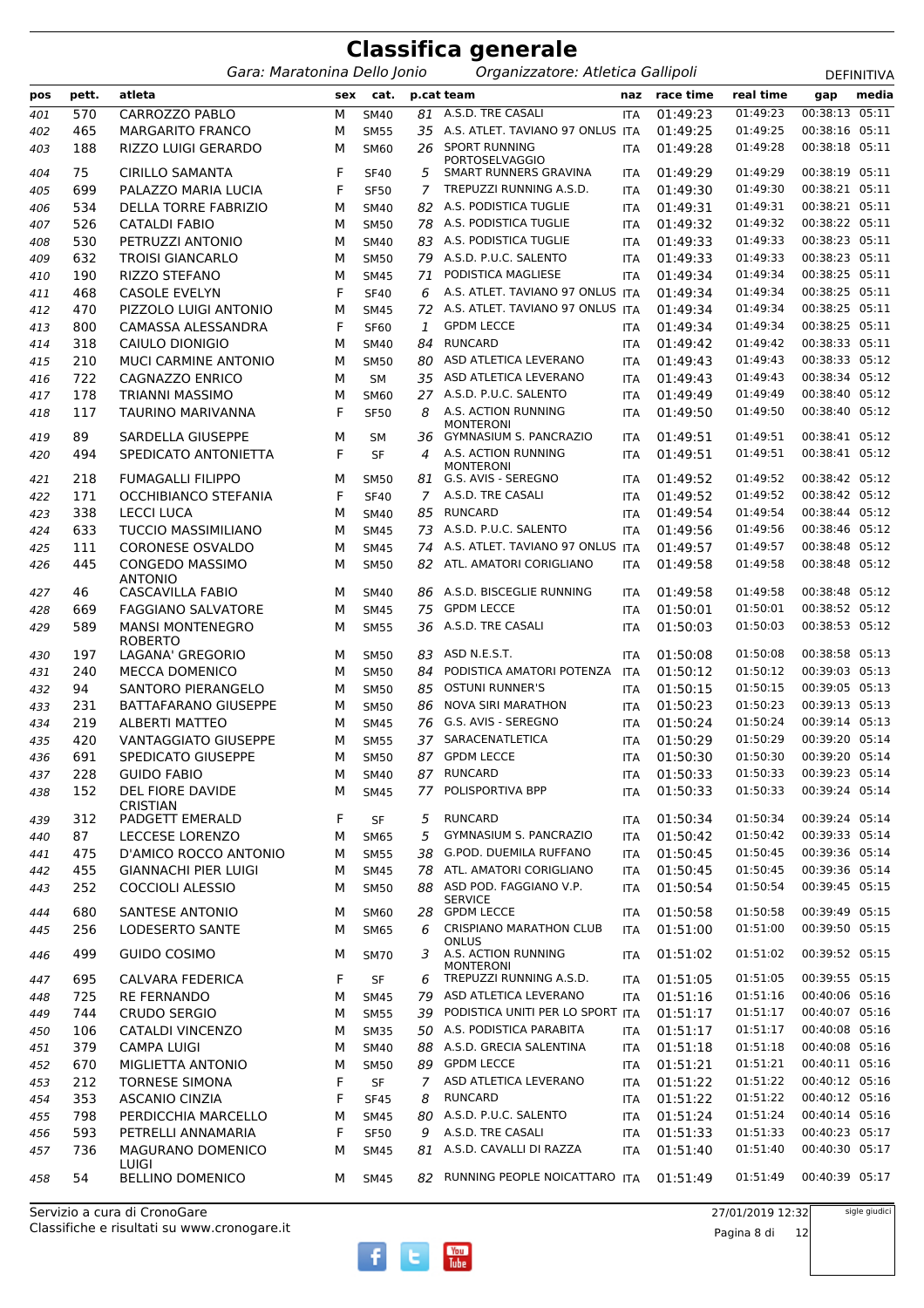|            |            |                                            |        |                            |         | Classifica generale                                                 |                   |                      |                      |                                  |            |
|------------|------------|--------------------------------------------|--------|----------------------------|---------|---------------------------------------------------------------------|-------------------|----------------------|----------------------|----------------------------------|------------|
|            |            | Gara: Maratonina Dello Jonio               |        |                            |         | Organizzatore: Atletica Gallipoli                                   |                   |                      |                      |                                  | DEFINITIVA |
| pos        | pett.      | atleta                                     | sex    | cat.                       |         | p.cat team                                                          | naz               | race time            | real time            | gap                              | media      |
| 459        | 594        | PICCINNO LUIGI                             | М      | <b>SM65</b>                | 7       | A.S.D. TRE CASALI                                                   | <b>ITA</b>        | 01:51:51             | 01:51:51             | 00:40:41                         | 05:18      |
| 460        | 64         | NICASTRI FRANCESCO                         | М      | <b>SM50</b>                | 90      | GIOIA RUNNING A.S.D.                                                | <b>ITA</b>        | 01:51:51             | 01:51:51             | 00:40:42 05:18                   |            |
| 461        | 575        | DE FILIPPI RENZO                           | М      | <b>SM60</b>                | 29      | A.S.D. TRE CASALI                                                   | <b>ITA</b>        | 01:51:56             | 01:51:56             | 00:40:46 05:18                   |            |
| 462        | 233        | <b>CARRANO GUIDO</b>                       | М      | <b>SM40</b>                | 89      | PODISTICA AMATORI POTENZA                                           | <b>ITA</b>        | 01:51:57             | 01:51:57             | 00:40:47 05:18                   |            |
| 463        | 337        | <b>FLORE DIEGO</b>                         | М      | <b>SM45</b>                | 83      | <b>RUNCARD</b>                                                      | <b>ITA</b>        | 01:51:59             | 01:51:59             | 00:40:49 05:18                   |            |
| 464        | 512        | PAREO ORLANDO                              | М      | <b>SM45</b>                | 84      | <b>ATLETICA SURBO</b>                                               | <b>ITA</b>        | 01:52:13             | 01:52:13             | 00:41:03 05:19                   |            |
| 465        | 609        | <b>INGROSSO LAURA</b>                      | F      | <b>SF60</b>                | 2       | A.S.D. TRE CASALI                                                   | <b>ITA</b>        | 01:52:15             | 01:52:15             | 00:41:05 05:19                   |            |
| 466        | 681        | <b>BELLO CARLO</b>                         | М      | <b>SM60</b>                | 30      | <b>GPDM LECCE</b>                                                   | <b>ITA</b>        | 01:52:16             | 01:52:16             | 00:41:06 05:19                   |            |
| 467        | 601        | <b>CORINA CLAUDIA</b>                      | F      | <b>SF50</b>                | 10      | A.S.D. TRE CASALI                                                   | <b>ITA</b>        | 01:52:16             | 01:52:16             | 00:41:06 05:19                   |            |
| 468        | 586        | LOMBARDO ANGELO LUCA                       | М      | <b>SM35</b>                | 51      | A.S.D. TRE CASALI                                                   | <b>ITA</b>        | 01:52:17             | 01:52:17             | 00:41:07 05:19                   |            |
| 469        | 729        | <b>COLUCCIA MAURO</b>                      | М      | <b>SM45</b>                | 85      | A.S.D. CURSORES                                                     | <b>ITA</b>        | 01:52:24             | 01:52:24             | 00:41:15 05:19                   |            |
| 470        | 121        | <b>CANUTI ANTONIO</b>                      | М      | <b>SM60</b>                | 31      | A.S. ACTION RUNNING<br><b>MONTERONI</b>                             | <b>ITA</b>        | 01:52:34             | 01:52:34             | 00:41:24 05:20                   |            |
| 471        | 675        | ZANATTA GUERINO                            | M      | <b>SM40</b>                | 90      | <b>GPDM LECCE</b>                                                   | <b>ITA</b>        | 01:52:42             | 01:52:42             | 00:41:32 05:20                   |            |
| 472        | 473        | GIUSSANI GIANLUCA                          | M      | <b>SM40</b>                | 91      | A.S. ATLET. TAVIANO 97 ONLUS ITA                                    |                   | 01:52:48             | 01:52:48             | 00:41:39 05:20                   |            |
| 473        | 112        | <b>NOCCO PASQUALE</b>                      | M      | <b>SM40</b>                | 92      | A.S. ATLET. TAVIANO 97 ONLUS ITA                                    |                   | 01:52:56             | 01:52:56             | 00:41:47 05:21                   |            |
| 474        | 582        | <b>IMBO' ANTONIO</b>                       | М      | <b>SM50</b>                | 91      | A.S.D. TRE CASALI                                                   | <b>ITA</b>        | 01:53:00             | 01:53:00             | 00:41:51 05:21                   |            |
| 475        | 331        | <b>CRAMAROSSA FARA</b>                     | F      | <b>SF40</b>                | 8       | <b>RUNCARD</b>                                                      | <b>ITA</b>        | 01:53:07             | 01:53:07             | 00:41:57 05:21                   |            |
| 476        | 687        | <b>MONTI ANGELO</b>                        | М      | <b>SM50</b>                | 92      | <b>GPDM LECCE</b>                                                   | <b>ITA</b>        | 01:53:12             | 01:53:12             | 00:42:02 05:21                   |            |
| 477        | 711        | RIZZO CLAUDIO                              | M      | <b>SM45</b>                | 86      | NUOVA ATLETICA COPERTINO                                            | <b>ITA</b>        | 01:53:14             | 01:53:14             | 00:42:04 05:21                   |            |
| 478        | 479        | <b>BELLUCCI VITTORIO</b>                   | М      | <b>SM55</b>                | 40      | G.POD. DUEMILA RUFFANO                                              | <b>ITA</b>        | 01:53:20             | 01:53:20             | 00:42:10 05:22                   |            |
| 479        | 115        | D'AMICO DANIELE<br><b>ANTONIO</b>          | M      | <b>SM45</b>                | 87      | G.POD. DUEMILA RUFFANO                                              | <b>ITA</b>        | 01:53:20             | 01:53:20             | 00:42:10 05:22                   |            |
| 480        | 69         | <b>VALENTINI ANDREA</b><br><b>ANTONIO</b>  | M      | <b>SM35</b>                | 52      | <b>BITONTO SPORTIVA</b><br>TREPUZZI RUNNING A.S.D.                  | <b>ITA</b>        | 01:53:39             | 01:53:39<br>01:53:40 | 00:42:29 05:23<br>00:42:31 05:23 |            |
| 481        | 703        | <b>STICCHI DANILO</b><br>DRAGONETTI PAOLO  | м      | <b>SM</b>                  | 37      | GIOIA RUNNING A.S.D.                                                | <b>ITA</b>        | 01:53:40<br>01:53:44 | 01:53:44             | 00:42:34 05:23                   |            |
| 482        | 67         | <b>CANDINI RENATO</b>                      | М      | <b>SM55</b>                | 41      | A.S. ACTION RUNNING                                                 | <b>ITA</b>        | 01:53:48             | 01:53:48             | 00:42:39 05:23                   |            |
| 483        | 118        |                                            | М      | <b>SM55</b>                | 42      | <b>MONTERONI</b>                                                    | <b>ITA</b>        |                      |                      |                                  |            |
| 484        | 531        | <b>TROVE' LUIGI</b>                        | М      | <b>SM50</b>                | 93      | A.S. PODISTICA TUGLIE                                               | <b>ITA</b>        | 01:53:53             | 01:53:53             | 00:42:43 05:23                   |            |
| 485        | 333        | FUMANELLI EMANUELA                         | F      | <b>SF45</b>                | 9       | <b>RUNCARD</b>                                                      | <b>ITA</b>        | 01:54:00             | 01:54:00             | 00:42:50 05:24                   |            |
| 486        | 184        | <b>MUCI FABIO</b>                          | M      | <b>SM50</b>                | 94      | <b>SPORT RUNNING</b><br>PORTOSELVAGGIO                              | <b>ITA</b>        | 01:54:00             | 01:54:00             | 00:42:50 05:24                   |            |
| 487        | 70         | <b>CACCIAPUOTI DANTE</b>                   | М      | <b>SM50</b>                | 95      | <b>BITONTO SPORTIVA</b>                                             | <b>ITA</b>        | 01:54:05             | 01:54:05             | 00:42:55 05:24                   |            |
| 488        | 625        | PALMA SALVATORE                            | M      | <b>SM50</b>                | 96      | A.S.D. P.U.C. SALENTO                                               | <b>ITA</b>        | 01:54:06             | 01:54:06             | 00:42:57 05:24                   |            |
| 489        | 322        | <b>BELLIMBENI GIUSEPPE</b>                 | М      | <b>SM50</b>                | 97      | <b>RUNCARD</b>                                                      | <b>ITA</b>        | 01:54:09             | 01:54:09             | 00:43:00 05:24                   |            |
| 490        | 251        | <b>SEMERARO FRANCESCO</b>                  | M      | <b>SM60</b>                | 32      | <b>CLUB RUNNER 87</b><br>CASTELLANETA                               | <b>ITA</b>        | 01:54:37             | 01:54:37             | 00:43:27 05:25                   |            |
| 491        | 564        | <b>GIANFREDA GIORGIO</b><br><b>ANTONIO</b> | м      | <b>SM65</b>                | 8       | POLISPORTIVA BPP                                                    | <b>ITA</b>        | 01:54:38             | 01:54:38             | 00:43:29 05:26                   |            |
| 492        | 472        | <b>CATALDI FRANCESCO</b>                   | М      | <b>SM55</b>                | 43      | A.S. ATLET. TAVIANO 97 ONLUS ITA                                    |                   | 01:54:49             | 01:54:49             | 00:43:39 05:26                   |            |
| 493        | 653        | <b>BOLOGNINO MASSIMO</b>                   | М      | <b>SM50</b>                | 98      | PODISTICA MAGLIESE                                                  | <b>ITA</b>        | 01:54:51             | 01:54:51             | 00:43:41 05:26                   |            |
| 494        | 19         | SABETTA AMERIGO                            | М      | <b>SM55</b>                | 44      | G.S.P. III REGIONE AEREA BARI                                       | <b>ITA</b>        | 01:55:00             | 01:55:00             | 00:43:50 05:27                   |            |
| 495        | 646        | PICONESE GIUSEPPE                          | М      | <b>SM45</b>                | 88      | OTRANTO 800                                                         | ITA               | 01:55:01             | 01:55:01             | 00:43:52 05:27                   |            |
| 496        | 498<br>710 | <b>GRECO VINCENZO</b><br>NUZZACI PAOLO     | М      | <b>SM65</b>                | 9<br>45 | A.S. ACTION RUNNING<br><b>MONTERONI</b><br>NUOVA ATLETICA COPERTINO | <b>ITA</b><br>ITA | 01:55:03<br>01:55:05 | 01:55:03<br>01:55:05 | 00:43:54 05:27<br>00:43:55 05:27 |            |
| 497<br>498 | 440        | DE MARCO STEFANIA                          | М<br>F | <b>SM55</b><br><b>SF40</b> | 9       | C.A.SPORTLEADER CORRERE E' ITA                                      |                   | 01:55:05             | 01:55:05             | 00:43:55 05:27                   |            |
|            |            |                                            |        |                            |         | VIT                                                                 |                   |                      |                      |                                  |            |
| 499        | 651        | <b>GIUNCATO LUIGI DANTE</b>                | М      | <b>SM65</b>                | 10      | OTRANTO 800                                                         | ITA               | 01:55:06             | 01:55:06             | 00:43:56 05:27                   |            |
| 500        | 436        | PROVENZANO GIUSEPPE                        | М      | <b>SM55</b>                | 46      | A.S. PODISTICA PARABITA                                             | <b>ITA</b>        | 01:55:07             | 01:55:07             | 00:43:57 05:27                   |            |
| 501        | 662        | LOMONACO CHIARA                            | F      | SF                         | 8       | PODISTICA MAGLIESE                                                  | <b>ITA</b>        | 01:55:07             | 01:55:07             | 00:43:57 05:27                   |            |
| 502        | 229        | <b>FAVALE GIUSEPPE</b>                     | М      | <b>SM40</b>                | 93      | LUCANI FREE RUNNERS                                                 | <b>ITA</b>        | 01:55:08             | 01:55:08             | 00:43:58 05:27                   |            |
| 503        | 29         | LABRUNA MASSIMO                            | М      | <b>SM40</b>                | 94      | ATLETICA MONOPOLI                                                   | <b>ITA</b>        | 01:55:11             | 01:55:11             | 00:44:01 05:27                   |            |
| 504        | 551        | <b>MARIANO GIUSEPPE</b>                    | М      | <b>SM45</b>                |         | 89 A.S.D. PODISTICA SOLETUM                                         | <b>ITA</b>        | 01:55:14             | 01:55:14             | 00:44:05 05:27                   |            |
| 505        | 398        | <b>VERGARO GIOVANNI</b>                    | М      | <b>SM55</b>                |         | 47 CLUB CORRERE GALATINA                                            | <b>ITA</b>        | 01:55:14             | 01:55:14             | 00:44:05 05:27                   |            |
| 506        | 532        | <b>VENUTI ROSANNA</b>                      | F      | <b>SF45</b>                | 10      | A.S. PODISTICA TUGLIE                                               | <b>ITA</b>        | 01:55:15             | 01:55:15             | 00:44:05 05:27                   |            |
| 507        | 418        | RICCHELLO ADRIANO                          | м      | <b>SM45</b>                | 90      | SARACENATLETICA                                                     | <b>ITA</b>        | 01:55:16             | 01:55:16             | 00:44:06 05:27                   |            |
| 508        | 139        | <b>GRECO VALENTINA</b>                     | F      | <b>SF40</b>                | 10      | PODISTICA COPERTINO                                                 | <b>ITA</b>        | 01:55:16             | 01:55:16             | 00:44:06 05:27                   |            |
| 509        | 541        | PAGLIALUNGA SILVANO                        | М      | <b>SM45</b>                | 91      | PODISTICA COPERTINO                                                 | <b>ITA</b>        | 01:55:17             | 01:55:17             | 00:44:07 05:27                   |            |
| 510        | 72         | PAGONE FRANCESCO                           | М      | <b>SM60</b>                | 33      | <b>BITONTO SPORTIVA</b>                                             | ITA               | 01:55:21             | 01:55:21             | 00:44:11 05:28                   |            |
| 511        | 71         | LAROVERE DOMENICO                          | М      | <b>SM65</b>                | 11      | <b>BITONTO SPORTIVA</b>                                             | <b>ITA</b>        | 01:55:21             | 01:55:21             | 00:44:12 05:28                   |            |
| 512        | 719        | <b>NATALE LUIGI</b>                        | М      | <b>SM55</b>                | 48      | LA MANDRA CALIMERA                                                  | <b>ITA</b>        | 01:55:23             | 01:55:23             | 00:44:13 05:28                   |            |
| 513        | 270        | DE ROSA PATRIZIO                           | М      | <b>SM55</b>                |         | 49 TARANTO SPORTIVA                                                 | <b>ITA</b>        | 01:55:28             | 01:55:28             | 00:44:19 05:28                   |            |
| 514        | 274        | PIZZOLEO FRANCESCO                         | М      | <b>SM45</b>                |         | 92 TARANTO SPORTIVA                                                 | <b>ITA</b>        | 01:55:29             | 01:55:29             | 00:44:19 05:28                   |            |
| 515        | 721        | PETRANCA STEFANO                           | М      | <b>SM40</b>                | 95      | LA MANDRA CALIMERA                                                  | <b>ITA</b>        | 01:55:30             | 01:55:30             | 00:44:20 05:28                   |            |
| 516        | 547        | <b>CORIGLIANO FERNANDO</b>                 | М      | <b>SM50</b>                | 99      | PODISTICA COPERTINO                                                 | <b>ITA</b>        | 01:55:30             | 01:55:30             | 00:44:20 05:28                   |            |
| 517        | 614        | CALCAGNILE MARIA ELENA                     | F      | <b>SF40</b>                |         | 11 A.S.D. TRE CASALI                                                | ITA               | 01:55:30             | 01:55:30             | 00:44:21 05:28                   |            |

 $\begin{bmatrix}\n\text{You} \\
\text{Iube}\n\end{bmatrix}$ 

 $\mathbf{e}$ 

Ŧ

Classifiche e risultati su www.cronogare.it Servizio a cura di CronoGare

27/01/2019 12:32

Pagina 9 di 12

sigle giudici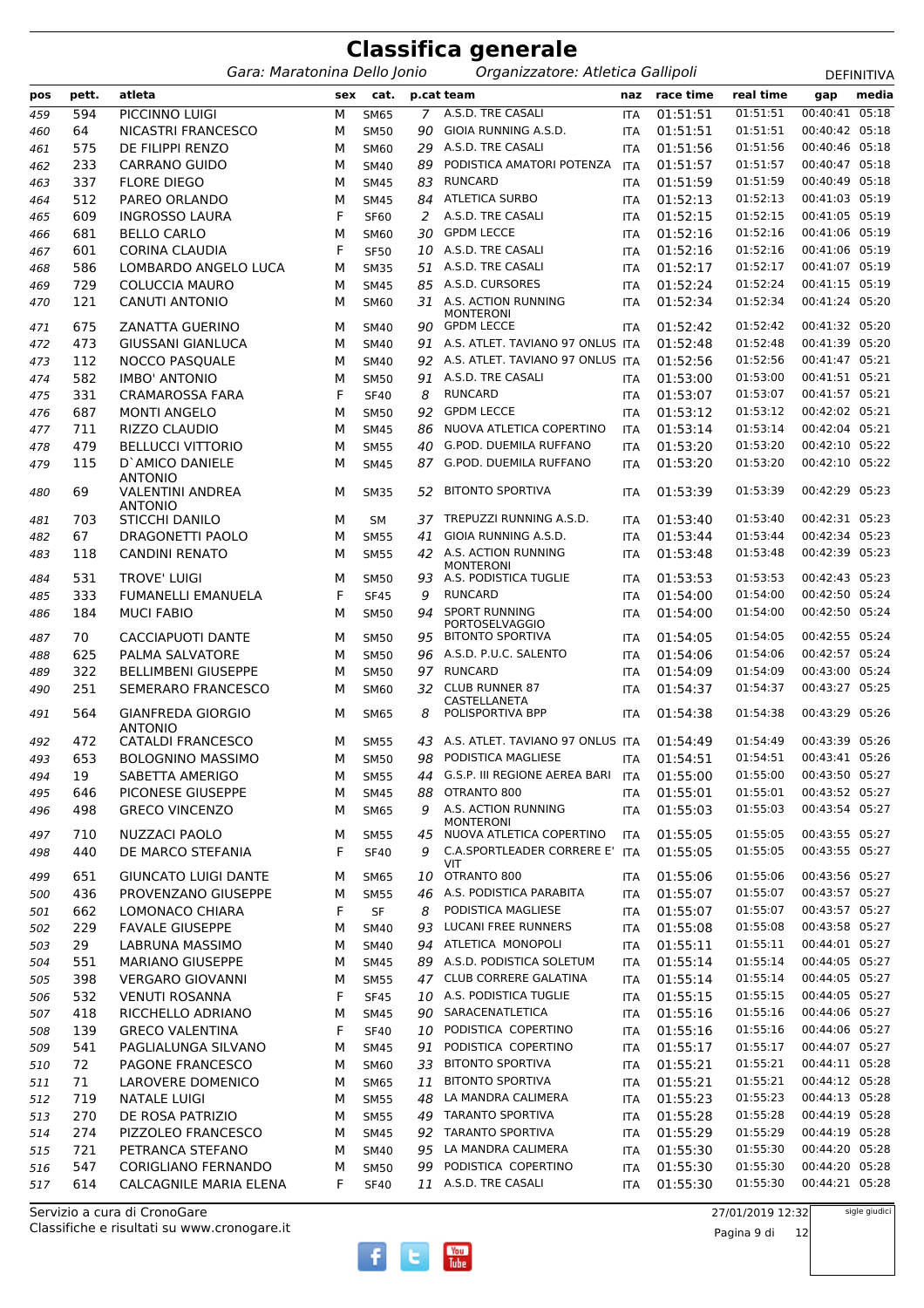|     | <b>Classifica generale</b> |                                          |     |             |    |                                            |            |           |           |                |                   |  |  |  |
|-----|----------------------------|------------------------------------------|-----|-------------|----|--------------------------------------------|------------|-----------|-----------|----------------|-------------------|--|--|--|
|     |                            | Gara: Maratonina Dello Jonio             |     |             |    | Organizzatore: Atletica Gallipoli          |            |           |           |                | <b>DEFINITIVA</b> |  |  |  |
| pos | pett.                      | atleta                                   | sex | cat.        |    | p.cat team                                 | naz        | race time | real time | gap            | media             |  |  |  |
| 518 | 354                        | <b>VERGORI ANTONIO</b>                   | M   | <b>SM45</b> | 93 | <b>RUNCARD</b>                             | <b>ITA</b> | 01:55:49  | 01:55:49  | 00:44:39       | 05:29             |  |  |  |
| 519 | 385                        | <b>GALLA FABIO</b>                       | М   | <b>SM45</b> | 94 | <b>CLUB CORRERE GALATINA</b>               | <b>ITA</b> | 01:55:57  | 01:55:57  | 00:44:47 05:29 |                   |  |  |  |
| 520 | 739                        | RIZZELLI GIOVANNI                        | M   | <b>SM50</b> |    | 100 A.S.D. CAVALLI DI RAZZA                | <b>ITA</b> | 01:56:17  | 01:56:17  | 00:45:07       | 05:30             |  |  |  |
| 521 | 569                        | <b>MARTINA ROBERTA</b>                   | F   | <b>SF55</b> |    | 1 A.S.D. TRE CASALI                        | <b>ITA</b> | 01:56:23  | 01:56:23  | 00:45:13 05:30 |                   |  |  |  |
| 522 | 134                        | MONTICELLI CUGGIO'                       | М   | <b>SM50</b> |    | 101 ATLETICA SURBO                         |            | 01:56:24  | 01:56:24  | 00:45:14 05:31 |                   |  |  |  |
| 523 | 108                        | SALVATORE<br><b>WALSH FRANCESCO</b>      | M   | <b>SM45</b> | 95 | ATL. AMATORI CORIGLIANO                    | <b>ITA</b> | 01:56:28  | 01:56:28  | 00:45:18       | 05:31             |  |  |  |
| 524 | 622                        | <b>MANNI ANTONIO</b>                     | M   | <b>SM55</b> | 50 | A.S.D. P.U.C. SALENTO                      | <b>ITA</b> | 01:56:30  | 01:56:30  | 00:45:20 05:31 |                   |  |  |  |
| 525 | 198                        | <b>CALAMITA ALICE</b>                    | F   | <b>SF35</b> | 5  | ASD N.E.S.T.                               | <b>ITA</b> | 01:56:37  | 01:56:37  | 00:45:27 05:31 |                   |  |  |  |
| 526 | 706                        | LEVANTE DIEGO                            | M   | <b>SM45</b> | 96 | NUOVA ATLETICA COPERTINO                   | <b>ITA</b> | 01:56:44  | 01:56:44  | 00:45:34 05:31 |                   |  |  |  |
| 527 | 685                        | <b>RUSSO ANDREA</b>                      | M   | <b>SM40</b> | 96 | <b>GPDM LECCE</b>                          | <b>ITA</b> | 01:56:47  | 01:56:47  | 00:45:37 05:32 |                   |  |  |  |
| 528 | 698                        | <b>MORELLI GIUSEPPE</b>                  | M   | <b>SM45</b> | 97 | TREPUZZI RUNNING A.S.D.                    | <b>ITA</b> | 01:56:49  | 01:56:49  | 00:45:39 05:32 |                   |  |  |  |
| 529 | 373                        | EPIFANI MARCELLO                         | М   | <b>SM55</b> | 51 | A.S.D. GRECIA SALENTINA                    | <b>ITA</b> | 01:56:57  | 01:56:57  | 00:45:47 05:32 |                   |  |  |  |
| 530 | 359                        | PACIULLI FRANCESCO                       | M   | <b>SM55</b> | 52 | A.S. MARATHON CLUB LECCE                   | <b>ITA</b> | 01:57:01  | 01:57:01  | 00:45:51 05:32 |                   |  |  |  |
|     |                            | <b>PAOLO</b>                             |     |             |    |                                            |            |           |           |                |                   |  |  |  |
| 531 | 377                        | <b>CAMPI SERGIO</b>                      | M   | <b>SM55</b> | 53 | A.S.D. GRECIA SALENTINA                    | <b>ITA</b> | 01:57:02  | 01:57:02  | 00:45:52 05:32 |                   |  |  |  |
| 532 | 435                        | NICOLETTI LUIGI                          | M   | <b>SM50</b> |    | 102 A.S. PODISTICA PARABITA                | <b>ITA</b> | 01:57:12  | 01:57:12  | 00:46:03 05:33 |                   |  |  |  |
| 533 | 656                        | <b>HAKO LIZART</b>                       | М   | <b>SM50</b> |    | 103 PODISTICA MAGLIESE                     | <b>ITA</b> | 01:57:17  | 01:57:17  | 00:46:07 05:33 |                   |  |  |  |
| 534 | 415                        | <b>MODONI MICHELE</b>                    | M   | <b>SM45</b> | 98 | SARACENATLETICA                            | <b>ITA</b> | 01:57:22  | 01:57:22  | 00:46:12 05:33 |                   |  |  |  |
| 535 | 405                        | CAGGIULA PIERGIORGIO                     | М   | <b>SM50</b> |    | 104 SARACENATLETICA                        | <b>ITA</b> | 01:57:22  | 01:57:22  | 00:46:12 05:33 |                   |  |  |  |
| 536 | 262                        | <b>VINCI CLAUDIO</b>                     | м   | <b>SM35</b> | 53 | LA PALESTRA ASD-MARTINA                    | <b>ITA</b> | 01:57:24  | 01:57:24  | 00:46:14 05:33 |                   |  |  |  |
| 537 | 419                        | <b>TRANE DOMENICO</b>                    | М   | <b>SM55</b> |    | <b>FRANCA</b><br>54 SARACENATLETICA        | <b>ITA</b> | 01:57:28  | 01:57:28  | 00:46:19 05:34 |                   |  |  |  |
| 538 | 408                        | DE IACO LORETANA                         | F   | <b>SF50</b> | 11 | SARACENATLETICA                            | <b>ITA</b> | 01:57:29  | 01:57:29  | 00:46:20       | 05:34             |  |  |  |
| 539 | 97                         | GIANNOCCARO DOMENICO                     | M   | <b>SM55</b> | 55 | DORANDO PIETRI                             | <b>ITA</b> | 01:57:41  | 01:57:41  | 00:46:31 05:34 |                   |  |  |  |
| 540 | 220                        | <b>BOTTACCHI GIORGIA</b>                 | F   | <b>SF35</b> | 6  | <b>URBAN RUNNERS</b>                       | <b>ITA</b> | 01:57:43  | 01:57:43  | 00:46:33 05:34 |                   |  |  |  |
| 541 | 737                        | <b>MARTI ANTONIO ALBERIGO</b>            | М   | <b>SM45</b> | 99 | A.S.D. CAVALLI DI RAZZA                    | <b>ITA</b> | 01:57:44  | 01:57:44  | 00:46:35 05:34 |                   |  |  |  |
| 542 | 621                        | <b>MACAGNINO ALBERTO</b>                 | M   | <b>SM35</b> | 54 | A.S.D. P.U.C. SALENTO                      | <b>ITA</b> | 01:57:46  | 01:57:46  | 00:46:36 05:34 |                   |  |  |  |
| 543 | 297                        | D'AMMARO IVANO                           | М   | <b>SM40</b> | 97 | IKKOS ATLETI TARANTO A.S.D.                |            | 01:57:49  | 01:57:49  | 00:46:39 05:35 |                   |  |  |  |
| 544 | 657                        | PULIMENO FRANCESCA                       | F   | <b>SF35</b> | 7  | PODISTICA MAGLIESE                         | <b>ITA</b> | 01:57:52  | 01:57:52  | 00:46:42 05:35 |                   |  |  |  |
| 545 | 535                        | PISANELLO KATIA MARIA                    | F   | <b>SF50</b> | 12 | A.S. PODISTICA TUGLIE                      | <b>ITA</b> | 01:57:53  | 01:57:53  | 00:46:44 05:35 |                   |  |  |  |
|     |                            | <b>ELIDE</b>                             |     |             |    |                                            |            |           |           |                |                   |  |  |  |
| 546 | 133                        | <b>ERROI THOMAS</b>                      | M   | <b>SM50</b> |    | 105 ATLETICA SURBO                         | <b>ITA</b> | 01:57:58  | 01:57:58  | 00:46:48       | 05:35             |  |  |  |
| 547 | 208                        | DE FRANCO ROBERTO                        | M   | <b>SM45</b> |    | 100 NUOVA ATLETICA COPERTINO               | <b>ITA</b> | 01:57:59  | 01:57:59  | 00:46:50 05:35 |                   |  |  |  |
| 548 | 747                        | <b>GANDIBLEUX KARINE</b>                 | F   | <b>SF50</b> | 13 | <b>JCPMF W-BAULET</b>                      | <b>EXT</b> | 01:58:10  | 01:58:10  | 00:47:00       | 05:36             |  |  |  |
| 549 | 654                        | DE LUCA ROCCO                            | M   | <b>SM50</b> |    | 106 PODISTICA MAGLIESE                     | <b>ITA</b> | 01:58:13  | 01:58:13  | 00:47:03 05:36 |                   |  |  |  |
| 550 | 74                         | SIMONE GIOVANNA                          | F   | <b>SF50</b> |    | 14 A.S.D. LA FENICE                        | <b>ITA</b> | 01:58:19  | 01:58:19  | 00:47:10 05:36 |                   |  |  |  |
| 551 | 433                        | CARLINO MARIA GRAZIA                     | F   | <b>SF35</b> | 8  | ATLETICA SALENTINA LECCE                   | <b>ITA</b> | 01:58:22  | 01:58:22  | 00:47:12 05:36 |                   |  |  |  |
| 552 | 226                        | RUBINO INNOCENZO                         | М   | <b>SM50</b> |    | 107 MARATHON CLUB GRASSANO                 | ITA        | 01:58:33  | 01:58:33  | 00:47:24 05:37 |                   |  |  |  |
| 553 | 227                        | POTENZA ANGELO                           | M   | <b>SM50</b> |    | 108 MARATHON CLUB GRASSANO                 | <b>ITA</b> | 01:58:35  | 01:58:35  | 00:47:25 05:37 |                   |  |  |  |
| 554 | 222                        | <b>RAFFAELE</b><br><b>VIRGILIO ELISA</b> | F   | <b>SF35</b> | 9  | <b>IMPOSSIBLE TARGET</b>                   | <b>ITA</b> | 01:58:35  | 01:58:35  | 00:47:26 05:37 |                   |  |  |  |
| 555 | 324                        | <b>VILLA DIANA</b>                       | F   | <b>SF35</b> | 10 | <b>RUNCARD</b>                             | <b>ITA</b> | 01:58:37  | 01:58:37  | 00:47:27 05:37 |                   |  |  |  |
| 556 | 402                        | <b>TUNDO MICHELE</b>                     | М   | <b>SM45</b> |    | 101 CLUB CORRERE GALATINA                  | <b>ITA</b> | 01:58:47  | 01:58:47  | 00:47:37 05:37 |                   |  |  |  |
| 557 | 442                        | PENNETTA AUGUSTO                         | M   | SM60        |    | 34 C.A.SPORTLEADER CORRERE E'              | <b>ITA</b> | 01:58:49  | 01:58:49  | 00:47:39 05:37 |                   |  |  |  |
|     |                            |                                          |     |             |    | VIT                                        |            |           |           |                |                   |  |  |  |
| 558 | 20                         | CALABRO' FEDERICA                        | F   | <b>SF35</b> | 11 | G.S.P. III REGIONE AEREA BARI              | <b>ITA</b> | 01:58:51  | 01:58:51  | 00:47:41 05:37 |                   |  |  |  |
| 559 | 299                        | PAPPOLLA MAURIZIO                        | М   | <b>SM55</b> |    | 56 IKKOS ATLETI TARANTO A.S.D.             | <b>ITA</b> | 01:59:05  | 01:59:05  | 00:47:55 05:38 |                   |  |  |  |
| 560 | 731                        | <b>CANTORE LUIGI</b>                     | М   | <b>SM45</b> |    | 102 A.S.D. CAVALLI DI RAZZA                | <b>ITA</b> | 01:59:07  | 01:59:07  | 00:47:57 05:38 |                   |  |  |  |
| 561 | 542                        | STRAFELLA VALERIO                        | М   | <b>SM55</b> |    | 57 PODISTICA COPERTINO                     | <b>ITA</b> | 01:59:11  | 01:59:11  | 00:48:02 05:38 |                   |  |  |  |
| 562 | 300                        | URBANI MARCELLO                          | М   | <b>SM50</b> |    | 109 IKKOS ATLETI TARANTO A.S.D.            | <b>ITA</b> | 01:59:18  | 01:59:18  | 00:48:08 05:39 |                   |  |  |  |
| 563 | 664                        | <b>MERICO DARIO</b>                      | М   | SM          | 38 | PODISTICA MAGLIESE                         | <b>ITA</b> | 01:59:24  | 01:59:24  | 00:48:14 05:39 |                   |  |  |  |
| 564 | 159                        | MANGIA ANDREA                            | М   | SM40        | 98 | A.S.D. TRE CASALI                          | <b>ITA</b> | 01:59:47  | 01:59:47  | 00:48:37 05:40 |                   |  |  |  |
| 565 | 486                        | DE CARLO RAFFAELE                        | М   | <b>SM55</b> |    | 58 A.S. ACTION RUNNING<br><b>MONTERONI</b> | <b>ITA</b> | 01:59:50  | 01:59:50  | 00:48:40 05:40 |                   |  |  |  |
| 566 | 619                        | <b>GIACOMO</b><br><b>GRECO MASSIMO</b>   | M   | <b>SM45</b> |    | 103 A.S.D. P.U.C. SALENTO                  | <b>ITA</b> | 01:59:53  | 01:59:53  | 00:48:43 05:40 |                   |  |  |  |
| 567 | 443                        | SPEDICATI ALBERTO                        | М   | <b>SM55</b> |    | 59 C.A.SPORTLEADER CORRERE E'              | ITA        | 01:59:53  | 01:59:53  | 00:48:43 05:40 |                   |  |  |  |
|     |                            |                                          |     |             |    | VIT.                                       |            |           |           |                |                   |  |  |  |
| 568 | 707                        | <b>MARULLI FLAVIO</b>                    | M   | SM60        |    | 35 NUOVA ATLETICA COPERTINO                | <b>ITA</b> | 02:00:01  | 02:00:01  | 00:48:52 05:41 |                   |  |  |  |
| 569 | 73                         | PARISI GAETANO                           | М   | <b>SM50</b> |    | 110 BITONTO SPORTIVA                       | <b>ITA</b> | 02:00:12  | 02:00:12  | 00:49:03 05:41 |                   |  |  |  |
| 570 | 423                        | <b>MARIANO MICHELE</b>                   | М   | <b>SM50</b> |    | 111 SARACENATLETICA                        | <b>ITA</b> | 02:00:20  | 02:00:20  | 00:49:10 05:42 |                   |  |  |  |
| 571 | 605                        | <b>MARIANO MARIO</b>                     | М   | SM60        |    | 36 A.S.D. TRE CASALI                       | <b>ITA</b> | 02:00:25  | 02:00:25  | 00:49:15 05:42 |                   |  |  |  |
| 572 | 215                        | <b>SALVATORE</b><br>PECCARISI ANTONIO    | М   | <b>SM45</b> |    | 104 A.S.D. CAVALLI DI RAZZA                | <b>ITA</b> | 02:00:29  | 02:00:29  | 00:49:19 05:42 |                   |  |  |  |
| 573 | 47                         | DELL'OLIO DOMENICO                       | М   | <b>SM50</b> |    | 112 A.S.D. BISCEGLIE RUNNING               | <b>ITA</b> | 02:00:31  | 02:00:31  | 00:49:22 05:42 |                   |  |  |  |
| 574 | 381                        | DE RONZI ANTONIO                         | М   | <b>SM45</b> |    | 105 CLUB CORRERE GALATINA                  | <b>ITA</b> | 02:00:36  | 02:00:36  | 00:49:26 05:42 |                   |  |  |  |
| 575 | 668                        | D'ONOFRIO LUCA                           | М   | SM40        |    | 99 GPDM LECCE                              | ITA        | 02:00:36  | 02:00:36  | 00:49:26 05:42 |                   |  |  |  |
|     |                            |                                          |     |             |    |                                            |            |           |           |                |                   |  |  |  |

27/01/2019 12:32 Pagina 10 di 12

sigle giudici

 $f$   $t$   $\frac{V_{\text{out}}}{I_{\text{ube}}}$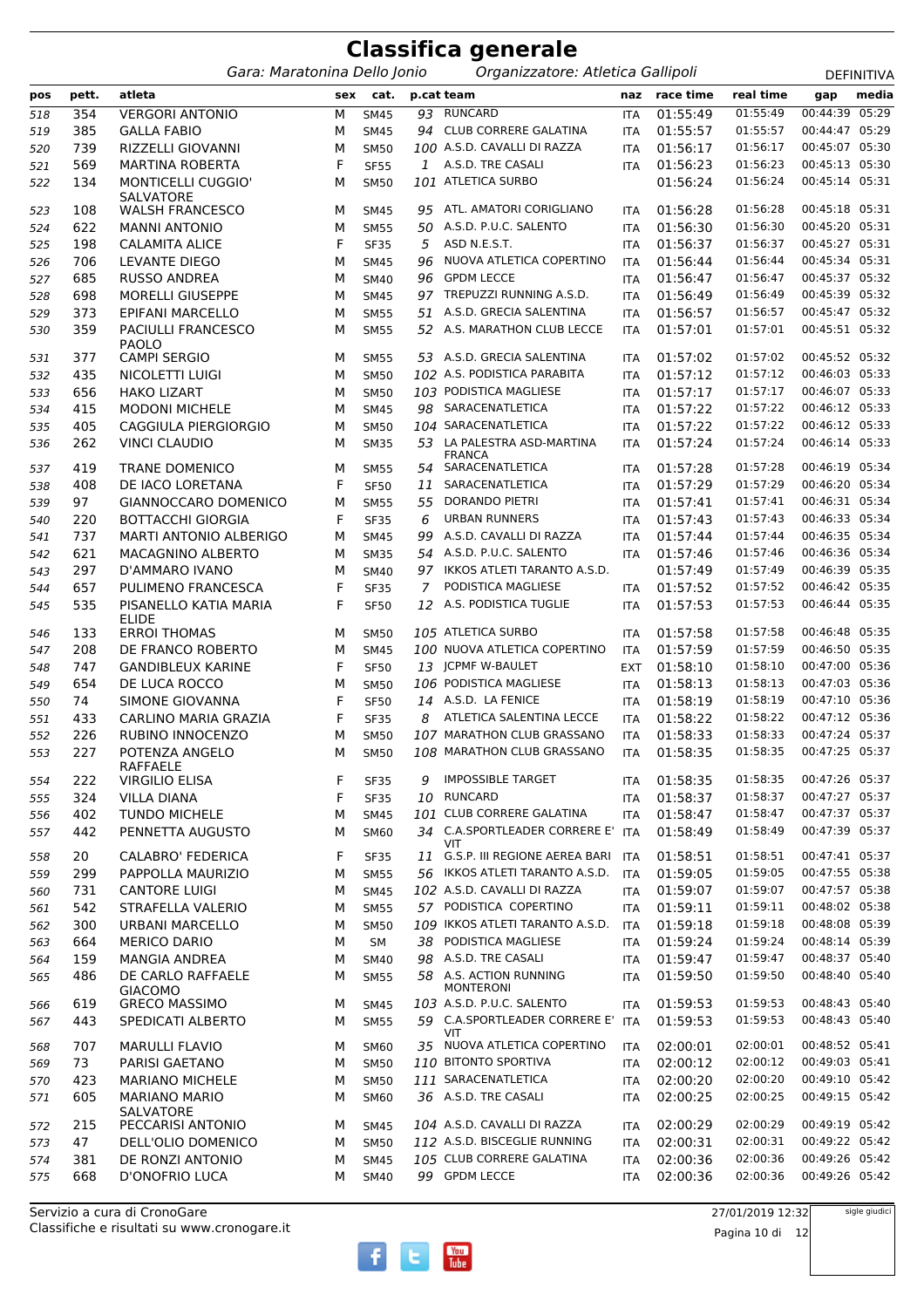|            |           |                                              |        |                     |                | <b>Classifica generale</b>                                     |                          |                      |                      |                                  |                   |
|------------|-----------|----------------------------------------------|--------|---------------------|----------------|----------------------------------------------------------------|--------------------------|----------------------|----------------------|----------------------------------|-------------------|
|            |           | Gara: Maratonina Dello Jonio                 |        |                     |                | Organizzatore: Atletica Gallipoli                              |                          |                      |                      |                                  | <b>DEFINITIVA</b> |
| pos        | pett.     | atleta                                       | sex    | cat.                |                | p.cat team                                                     | naz                      | race time            | real time            | gap                              | media             |
| 576        | 105       | MANFREDI CRISTIANA                           | F      | <b>SF35</b>         |                | 12 ATLETICA SALENTINA LECCE                                    | <b>ITA</b>               | 02:00:37             | 02:00:37             | 00:49:28                         | 05:43             |
| 577        | 615       | <b>DONATEO VIVIANA</b>                       | F      | <b>SF40</b>         |                | 12 A.S.D. TRE CASALI                                           | <b>ITA</b>               | 02:00:38             | 02:00:38             | 00:49:28                         | 05:43             |
| 578        | 504       | <b>CIURLIA ROBERTO</b>                       | м      | <b>SM40</b>         |                | 100 A.S. ACTION RUNNING                                        | <b>ITA</b>               | 02:00:39             | 02:00:39             | 00:49:29 05:43                   |                   |
| 579        | 474       | <b>COSTANTINI MASSIMO</b><br><b>GIOVANNI</b> | М      | <b>SM50</b>         |                | <b>MONTERONI</b><br>113 G.POD. DUEMILA RUFFANO                 | <b>ITA</b>               | 02:00:41             | 02:00:41             | 00:49:31 05:43                   |                   |
| 580        | 235       | SABIA LUCIA                                  | F      | <b>SF55</b>         | 2              | PODISTICA AMATORI POTENZA                                      | ITA                      | 02:00:55             | 02:00:55             | 00:49:45 05:43                   |                   |
| 581        | 388       | <b>MARRA ROSA</b>                            | F      | <b>SF50</b>         | 15             | <b>CLUB CORRERE GALATINA</b>                                   | <b>ITA</b>               | 02:01:02             | 02:01:02             | 00:49:53 05:44                   |                   |
| 582        | 175       | METRANGOLO SALVATORE                         | м      | <b>SM40</b>         |                | 101 A.S.D. TRE CASALI                                          | <b>ITA</b>               | 02:01:13             | 02:01:13             | 00:50:03 05:44                   |                   |
| 583        | 507       | <b>GUARASCIO SALVATORE</b>                   | м      | <b>SM60</b>         |                | 37 ATLETICA SURBO                                              | <b>ITA</b>               | 02:01:24             | 02:01:24             | 00:50:14 05:45                   |                   |
| 584        | 107       | <b>MANCA COSIMO</b>                          | м      | <b>SM65</b>         |                | 12 C.A.SPORTLEADER CORRERE E' ITA                              |                          | 02:01:31             | 02:01:31             | 00:50:21 05:45                   |                   |
|            |           |                                              |        |                     |                | <b>VIT</b>                                                     |                          |                      |                      |                                  |                   |
| 585        | 325       | LEONETTI PAOLO                               | м      | <b>SM45</b>         |                | 106 RUNCARD                                                    | <b>ITA</b>               | 02:01:57             | 02:01:57             | 00:50:47 05:46                   |                   |
| 586        | 258       | RAGUSO FRANCESCO<br><b>PAOLO</b>             | м      | <b>SM50</b>         |                | 114 G.S. PAOLOTTI - ATL MARTINA                                | <b>ITA</b>               | 02:02:08             | 02:02:08             | 00:50:58 05:47                   |                   |
| 587        | 577       | DELLE ROSE STEFANO                           | M      | <b>SM50</b>         |                | 115 A.S.D. TRE CASALI                                          | <b>ITA</b>               | 02:02:16             | 02:02:16             | 00:51:07 05:47                   |                   |
| 588        | 42        | <b>LOZUPONE ROSA</b>                         | F      | <b>SF40</b>         |                | 13 AVIS IN CORSA CONVERSANO                                    | <b>ITA</b>               | 02:02:26             | 02:02:26             | 00:51:16 05:48                   |                   |
| 589        | 492       | PELLEGRINO MARCELLO                          | M      | <b>SM50</b>         |                | 116 A.S. ACTION RUNNING<br><b>MONTERONI</b>                    | <b>ITA</b>               | 02:02:27             | 02:02:27             | 00:51:18 05:48                   |                   |
| 590        | 232       | DE ROSA CARLO                                | м      | <b>SM45</b>         |                | 107 A.S.D. AMATORI VESUVIO                                     | <b>ITA</b>               | 02:02:29             | 02:02:29             | 00:51:19 05:48                   |                   |
| 591        | 567       | DE GIAMPAULIS ANTONIO                        | м      | <b>SM70</b>         | $\overline{4}$ | A. POL. DIL. AMICI GIALLOROSSI ITA                             |                          | 02:02:31             | 02:02:31             | 00:51:21 05:48                   |                   |
| 592        | 122       | <b>MACCHIA ADRIANO</b><br><b>SALVATORE</b>   | м      | <b>SM55</b>         |                | 60 A.S. ACTION RUNNING<br><b>MONTERONI</b>                     | <b>ITA</b>               | 02:02:44             | 02:02:44             | 00:51:34 05:49                   |                   |
| 593        | 510       | STRUMMIELLO SANDRINO                         | м      | <b>SM50</b>         |                | 117 ATLETICA SURBO                                             | <b>ITA</b>               | 02:03:05             | 02:03:05             | 00:51:56 05:50                   |                   |
| 594        | 143       | PAGANO ANTONIO                               | м      | <b>SM45</b>         |                | 108 PODISTICA COPERTINO                                        | <b>ITA</b>               | 02:03:12             | 02:03:12             | 00:52:02 05:50                   |                   |
| 595        | 145       | D'AGOSTINO PARIDE                            | M      | <b>SM40</b>         |                | 102 PODISTICA COPERTINO                                        | <b>ITA</b>               | 02:03:12             | 02:03:12             | 00:52:02 05:50                   |                   |
| 596        | 135       | CULIERSI RAFFAELLA ANNA                      | F      | <b>SF40</b>         | 14             | PODISTICA COPERTINO                                            | <b>ITA</b>               | 02:03:21             | 02:03:21             | 00:52:11 05:50                   |                   |
| 597        | 540       | TRINCHERA STEFANIA                           | F      | <b>SF40</b>         | 15             | PODISTICA COPERTINO                                            | <b>ITA</b>               | 02:03:25             | 02:03:25             | 00:52:15 05:50                   |                   |
| 598        | 173       | <b>STABILE OMAR</b>                          | М      | <b>SM40</b>         |                | 103 A.S.D. TRE CASALI                                          | <b>ITA</b>               | 02:03:26             | 02:03:26             | 00:52:16 05:51                   |                   |
| 599        | 169       | <b>BONORA SARA</b>                           | F      | <b>SF40</b>         |                | 16 A.S.D. TRE CASALI                                           | <b>ITA</b>               | 02:03:26             | 02:03:26             | 00:52:16 05:51                   |                   |
| 600        | 673       | RIZZELLO MARCO                               | M      | <b>SM45</b>         |                | 109 GPDM LECCE                                                 | <b>ITA</b>               | 02:03:34             | 02:03:34             | 00:52:24 05:51                   |                   |
| 601        | 110       | RIZZO ROCCO                                  | M      | SM60                |                | 38 ATLETICA CAPO DI LEUCA                                      | <b>ITA</b>               | 02:03:36             | 02:03:36             | 00:52:27 05:51                   |                   |
| 602        | 546       | <b>CICCARESE DANILO</b>                      | м      | <b>SM50</b>         |                | 118 PODISTICA COPERTINO                                        | <b>ITA</b>               | 02:03:40             | 02:03:40             | 00:52:30 05:51                   |                   |
| 603        | 394       | SIMONE FRANCESCO                             | м      | <b>SM40</b>         |                | 104 CLUB CORRERE GALATINA                                      | <b>ITA</b>               | 02:03:44             | 02:03:44             | 00:52:34 05:51                   |                   |
| 604        | 387       | <b>MARGIOTTA MAURIZIO</b>                    | M      | <b>SM55</b>         | 61             | <b>CLUB CORRERE GALATINA</b>                                   | <b>ITA</b>               | 02:03:46             | 02:03:46             | 00:52:36 05:51                   |                   |
| 605        | 24        | <b>TURE CARMELA</b>                          | F      | <b>SF50</b>         |                | 16 G.S.P. III REGIONE AEREA BARI                               | <b>ITA</b>               | 02:04:25             | 02:04:25             | 00:53:15 05:53                   |                   |
| 606        | 23        | <b>GRECO DOMENICO</b>                        | м      | <b>SM45</b>         |                | 110 G.S.P. III REGIONE AEREA BARI                              | <b>ITA</b>               | 02:04:26             | 02:04:26             | 00:53:17 05:53                   |                   |
| 607        | 250       | <b>FIORDALISI NICOLA</b><br>CARMELO          | м      | <b>SM50</b>         |                | 119 CLUB RUNNER 87<br>CASTELLANETA                             | <b>ITA</b>               | 02:04:28             | 02:04:28             | 00:53:18 05:53                   |                   |
| 608        | 456       | <b>GRECO MARIA DOLORES</b>                   | F.     | <b>SF55</b>         |                | 3 ATL. AMATORI CORIGLIANO ITA 02:04:40 02:04:40 00:53:30 05:54 |                          |                      |                      |                                  |                   |
| 609        | 623       | MARZANO GIOVANNI                             | М      | <b>SM45</b>         |                | 111 A.S.D. P.U.C. SALENTO                                      | ITA                      | 02:04:41             | 02:04:41             | 00:53:31 05:54                   |                   |
| 610        | 409       | DITANO PAOLO VITO                            | м      | <b>SM40</b>         |                | 105 SARACENATLETICA                                            | ITA                      | 02:04:56             | 02:04:56             | 00:53:47 05:55                   |                   |
| 611        | 497       | <b>GIANNONE ANTONIO</b>                      | М      | <b>SM55</b>         |                | 62 A.S. ACTION RUNNING<br><b>MONTERONI</b>                     | ITA                      | 02:04:58             | 02:04:58             | 00:53:48 05:55                   |                   |
| 612        | 214       | <b>CAPUTO SALVATORE</b>                      | М      | <b>SM45</b>         |                | 112 A.S.D. CURSORES                                            | ITA                      | 02:05:24             | 02:05:24             | 00:54:14 05:56                   |                   |
| 613        | 176       | <b>RUSSO SABRINA</b>                         | F      | <b>SF50</b>         |                | 17 A.S.D. TRE CASALI                                           | <b>ITA</b>               | 02:05:30             | 02:05:30             | 00:54:20 05:56                   |                   |
| 614        | 599       | SPEDICATO GIANFRANCO                         | м      | <b>SM40</b>         |                | 106 A.S.D. TRE CASALI                                          | <b>ITA</b>               | 02:05:32             | 02:05:32             | 00:54:23 05:57                   |                   |
| 615        | 701       | SAVOIA COSIMO                                | М      | <b>SM65</b>         |                | 13 TREPUZZI RUNNING A.S.D.                                     | <b>ITA</b>               | 02:05:43             | 02:05:43             | 00:54:33 05:57                   |                   |
| 616        | 255       | <b>CATUCCI ALESSIO</b>                       | М      | <b>SM35</b>         |                | 55 NUOVA ATLETICA LATERZA                                      | ITA                      | 02:05:45             | 02:05:45             | 00:54:35 05:57                   |                   |
| 617        | 348       | LENTI IOLANDA                                | F      | <b>SF40</b>         |                | 17 RUNCARD<br>39 A.S.D. BISCEGLIE RUNNING                      | ITA                      | 02:06:03<br>02:06:13 | 02:06:03<br>02:06:13 | 00:54:53 05:58<br>00:55:03 05:58 |                   |
| 618        | 53<br>585 | <b>VITALE VITTORIO</b>                       | М      | SM60                |                | 63 A.S.D. TRE CASALI                                           | <b>ITA</b>               |                      | 02:06:45             | 00:55:35 06:00                   |                   |
| 619        | 636       | LOMBARDI MAURO<br><b>GRECO LIBERATO</b>      | М      | <b>SM55</b><br>SM60 |                | 40 A.S.D. P.U.C. SALENTO                                       | <b>ITA</b><br><b>ITA</b> | 02:06:45<br>02:06:47 | 02:06:47             | 00:55:37 06:00                   |                   |
| 620        | 403       | DE PAOLIS ANTONIO                            | м<br>м | <b>SM45</b>         |                | 113 CLUB CORRERE GALATINA                                      | <b>ITA</b>               | 02:07:11             | 02:07:11             | 00:56:01 06:01                   |                   |
| 621<br>622 | 537       | D'ANDREA DEMIS GIUSEPPE                      | М      | <b>SM40</b>         |                | 107 PODISTICA COPERTINO                                        | ITA                      | 02:07:17             | 02:07:17             | 00:56:07 06:01                   |                   |
| 623        | 549       | <b>CARRINO STEFANO</b>                       | М      | <b>SM</b>           |                | 39 A.S.D. PODISTICA SOLETUM                                    | <b>ITA</b>               | 02:08:49             | 02:08:49             | 00:57:39 06:06                   |                   |
| 624        | 174       | UNGARO VALENTINA                             | F      | <b>SF35</b>         |                | 13 A.S.D. TRE CASALI                                           | ITA                      | 02:09:01             | 02:09:01             | 00:57:51 06:06                   |                   |
| 625        | 40        | PAGONE VITO NICOLA                           | М      | SM60                |                | 41 A.S. ATLETICA POLIGNANO                                     | ITA                      | 02:09:17             | 02:09:17             | 00:58:08 06:07                   |                   |
| 626        | 340       | LIUZZI MATTEO                                | М      | <b>SM75</b>         | $\mathbf{1}$   | <b>RUNCARD</b>                                                 | <b>ITA</b>               | 02:09:19             | 02:09:19             | 00:58:09 06:07                   |                   |
| 627        | 237       | <b>AMATO PAOLA</b>                           | F      | <b>SF45</b>         | 11             | PODISTICA AMATORI POTENZA ITA                                  |                          | 02:09:31             | 02:09:31             | 00:58:21 06:08                   |                   |
| 628        | 399       | <b>VERGARO RENATO</b>                        | М      | <b>SM50</b>         |                | 120 CLUB CORRERE GALATINA                                      | ITA                      | 02:09:32             | 02:09:32             | 00:58:22 06:08                   |                   |
| 629        | 246       | <b>TRAMUTOLA ENRICO</b>                      | М      | <b>SM45</b>         |                | 114 BRAMEA VULTUR RUNNERS                                      | <b>ITA</b>               | 02:09:34             | 02:09:34             | 00:58:24 06:08                   |                   |
| 630        | 634       | <b>CORONESE MARTINO</b>                      | М      | <b>SM55</b>         |                | 64 A.S.D. P.U.C. SALENTO                                       | ITA                      | 02:09:52             | 02:09:52             | 00:58:42 06:09                   |                   |
| 631        | 513       | MELACCA MANILO                               | м      | <b>SM35</b>         |                | 56 ATLETICA SURBO                                              | <b>ITA</b>               | 02:09:56             | 02:09:56             | 00:58:46 06:09                   |                   |
| 632        | 392       | PIRONTI GIOVANNI                             | м      | SM60                |                | 42 CLUB CORRERE GALATINA                                       | <b>ITA</b>               | 02:09:59             | 02:09:59             | 00:58:49 06:09                   |                   |
| 633        | 81        | DI BELLO VITTORIO                            | м      | <b>SM40</b>         |                | 108 ATLETICA AMATORI BRINDISI                                  | <b>ITA</b>               | 02:10:16             | 02:10:16             | 00:59:07 06:10                   |                   |
| 634        | 361       | MUNTEANU MARIAN                              | М      | <b>SM50</b>         |                | 121 A.S.D. P.U.C. SALENTO                                      | ITA                      | 02:10:18             | 02:10:18             | 00:59:08 06:10                   |                   |

 $f$   $t$   $\frac{V_{\text{out}}}{I_{\text{ube}}}$ 

Classifiche e risultati su www.cronogare.it Servizio a cura di CronoGare

27/01/2019 12:32

Pagina 11 di 12

sigle giudici